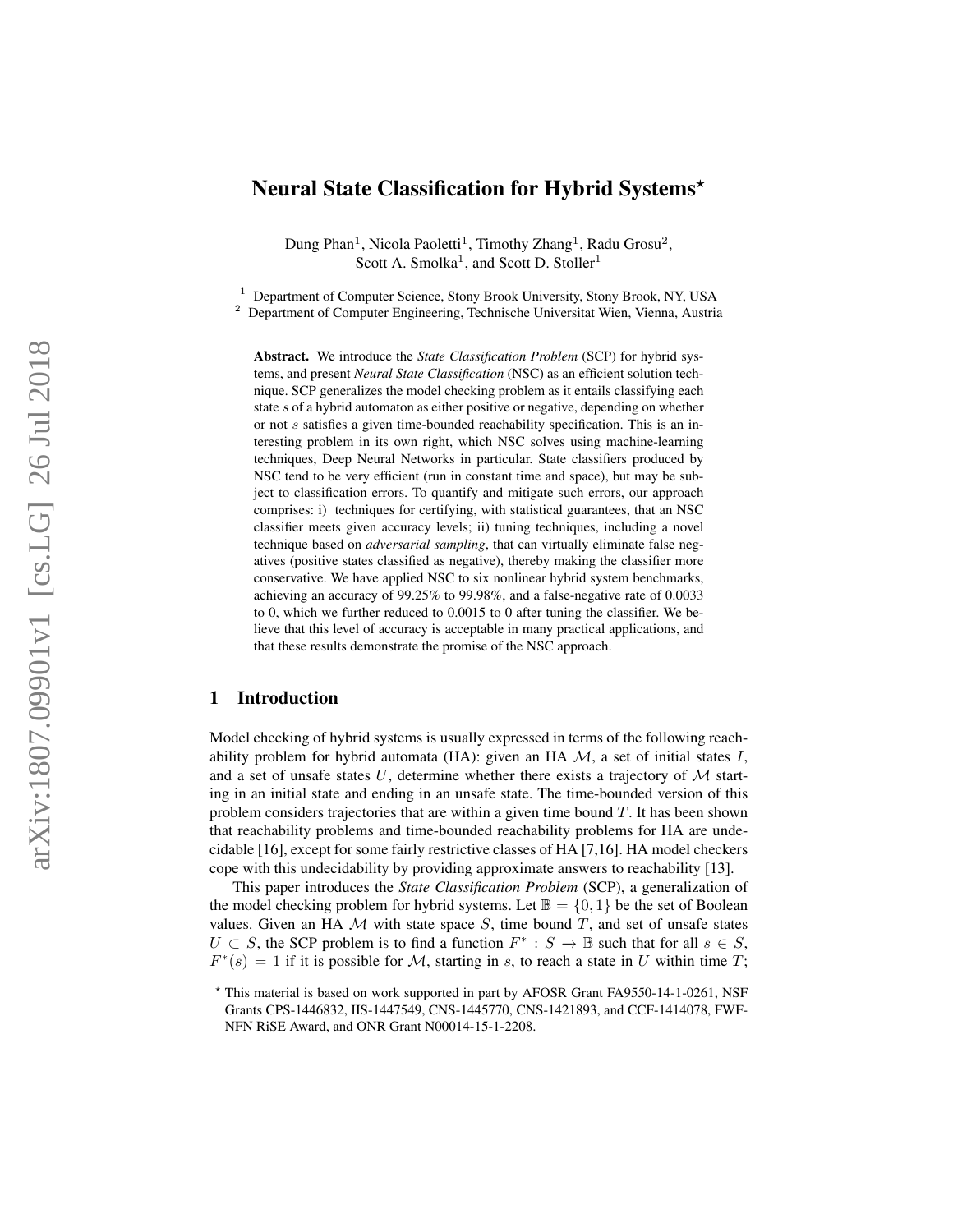$F^*(s) = 0$  otherwise. A state  $s \in S$  is called *positive* if  $F^*(s) = 1$ . Otherwise, s is *negative*. We call such a function a *state classifier*.

SCP generalizes the model checking problem. Model checking, in the context of SCP, is simply the problem of determining whether there exists a positive state in the set of initial states. Its intent is not to classify all states in S.

Classifying the states of a complex system is an interesting problem in its own right. State classification is also useful in at least two other contexts. First, due to random disturbances, a hybrid system may restart in a random state outside the initial region, and we may wish to check the system's safety from that state. Secondly, a classifier can be used for *online model checking* [26], where in the process of monitoring a system's behavior, one would like to determine, in real-time, the fate of the system going forward from the current (non-initial) state.

This paper shows how deep neural networks (DNNs) can be used for state classification, an approach we refer to as *Neural State Classification* (NSC). An NSC classifier is subject to *false positives* (FPs) – a state s is deemed positive when it is actually negative, and, more importantly, *false negatives* (FNs) – s is deemed negative when it is actually positive.

A well-trained NSC classifier offers high accuracy, runs in constant time (approximately 1 millisecond, in our experiments), and takes constant space (e.g., a DNN with l hidden layers and n neurons only requires functions of dimension  $l \cdot n$  for its encoding). This makes NSC classifiers very appealing for applications such as online model checking, a type of analysis subject to strict time and space constraints. NSC classifiers can also be used in runtime verification applications where a low probability of FNs is acceptable, e.g., performance-related system monitoring.

Our approach can also classify states of *parametric* HA by simply encoding each parameter as an additional input to the classifier. This makes NSC more powerful than state-of-the-art hybrid system reachability tools that have little or no support for parametric analysis [12,13]. In particular, we can train a classifier that classifies states of any instance of the parameterized HA, even instances with parameter values not seen during training.

NSC-based classification can be lifted from states to (convex) sets of states by applying output-range estimation [29]. Such techniques can be used to compute safe bounds for the given state region.



Fig. 1: Overview of the NSC approach.

The NSC method is summarized in Fig. 1. We train the state classifier using supervised learning, where the training examples are derived by sampling the state and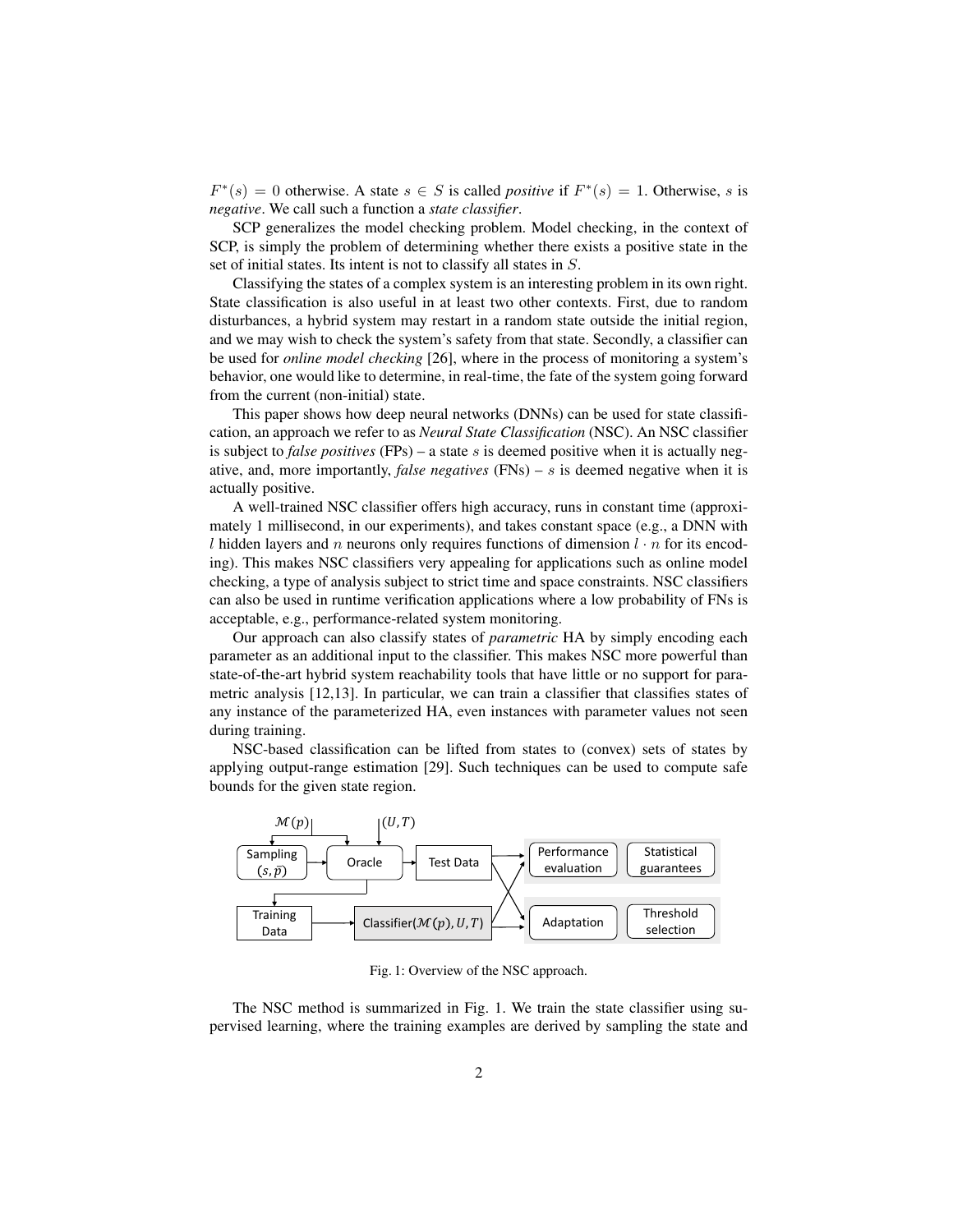parameter spaces according to some distribution. Reachability values for the examples are computed by invoking an oracle, i.e., an hybrid system model checker [13] or a simulator when the system is deterministic.

We consider three sampling strategies: *uniform*, where every state is equi-probable, *balanced*, which seeks to improve accuracy by drawing a balanced number of positive and negative states, and *dynamics-aware*, which assigns to each state the estimated probability that the state is visited in any time-bounded evolution of the system. The choice of sampling strategy depends on the intended application of NSC. For example, in the case of online model checking, dynamics-aware sampling may be the most appropriate. For balanced sampling, we introduce a method to generate arbitrarily large sets of positive samples based on constructing and simulating reverse HAs.

NSC is not limited to DNN-based classifiers. We demonstrate that other machinelearning models for classification, such as support vector machines (SVMs) and binary decision trees (BDTs), also provide powerful solution techniques.

Given the impossibility of training machine-learning models with guaranteed accuracy w.r.t. the true input distribution, we evaluate a trained state classifier by estimating its accuracy, false-positive rate, and false-negative rate (together with their confidence intervals) on a test dataset of fresh samples. This allows us to quantify how well the classifier extrapolates to unseen states, i.e., the probability that it correctly predicts reachability for any state.

Inspired by statistical model checking [24], we also provide statistical guarantees through sequential hypothesis testing to certify (up to some confidence level) that the classifier meets prescribed accuracy levels on unseen data. Note that the systems we consider are *nonprobabilistic*. The statistical guarantees we provide are for the probability that the classifier makes the correct prediction. In contrast, the aim of *probabilistic model checking* [22] and *statistical model checking* [24] is to compute the probability that a probabilistic system satisfies a given correctness property. Relatedly, the focus of neural network (NN) verification [18,11,21] is on proving properties of an NN's output rather than the NN's accuracy.

We also consider two tuning methods that can reduce and virtually eliminate false negatives: a new method called *falsification-guided adaptation* that iteratively re-trains the classifier with false negatives found through adversarial sampling; and *threshold selection*, which adjusts the NN's classification threshold to favor FPs over FNs.

Our experimental results demonstrate the feasibility and promise of our approach, evaluated on six nonlinear hybrid system benchmarks. We consider shallow (1 hidden layer) and deep (3 hidden layers) NNs with sigmoid and ReLU activation functions. Our techniques achieve a prediction accuracy of 99.25% to 99.98% and a false-negative rate of 0.0033 to 0, taking into account the best classifier for each of the six models, with DNNs yielding superior accuracy than shallow NNs, SVMs, and BDTs. We believe that such a range for the FN rate is acceptable in many practical applications, and we show how this can be further improved through tuning of the classifiers.

In summary, our main contributions are the following:

– We introduce the State Classification Problem for hybrid systems.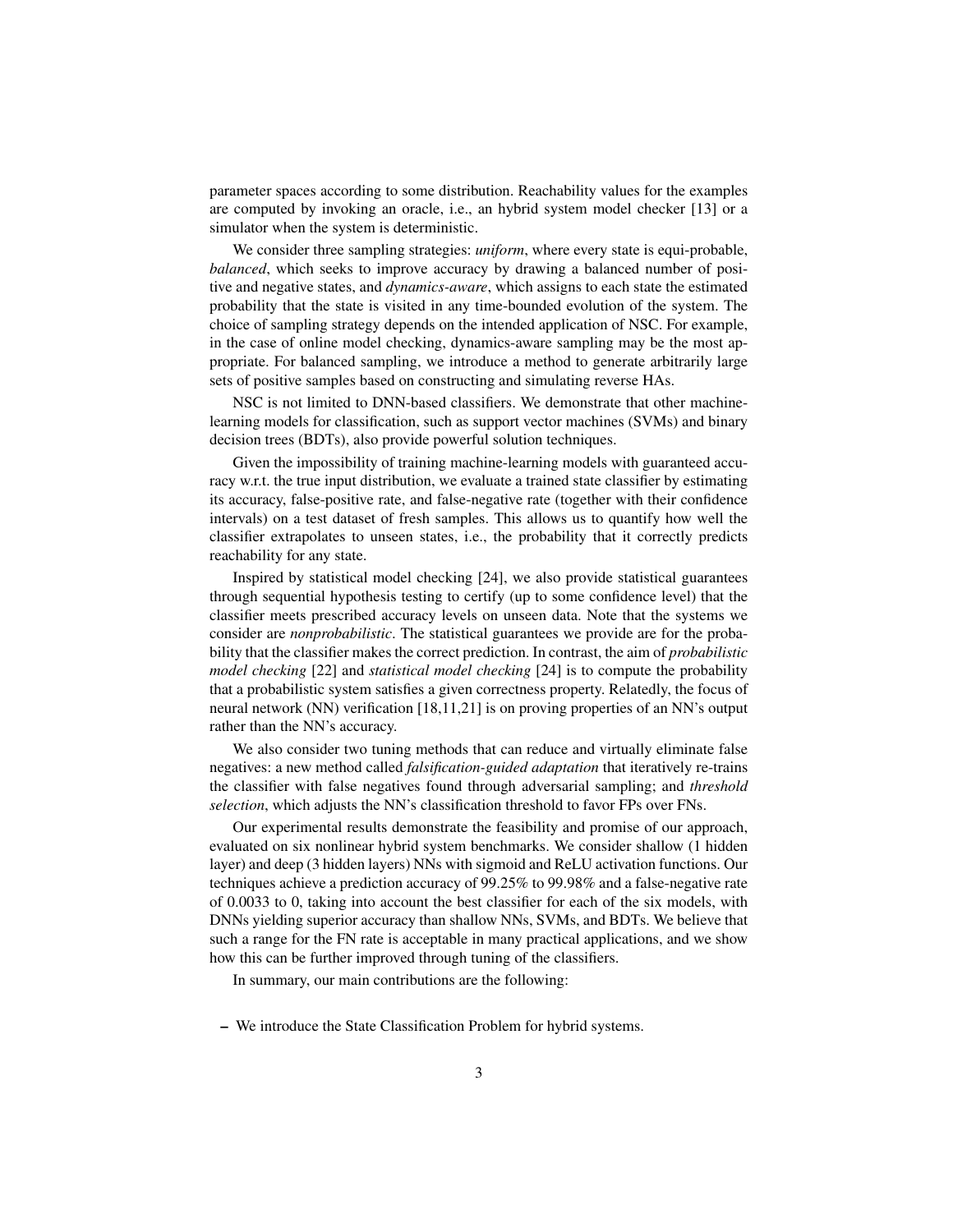- We develop the Neural State Classification method for solving the SCP, including techniques for sampling, establishing statistical guarantees on a classifier's accuracy, and reducing its FN rate.
- We introduce a new technique for constructing the *reverse HA* of a given HA, for a general class of HAs, and use reverse HAs to generate balanced training datasets.
- We introduce a *falsification-guided adaptation algorithm* for eliminating FNs, thereby producing conservative state classifiers.
- We provide an extensive evaluation on six nonlinear hybrid system models.

### 2 Problem Formulation

We introduce the problem of learning a state classifier for a hybrid automaton and a bounded reachability property. First, we define these terms.

**Definition 1 (Hybrid automaton).** A hybrid automaton *(HA) is a tuple*  $\mathcal{M} = (Loc,$ Var , Init, Flow, Trans,Inv)*, where* Loc *is a finite set of discrete* locations *(or modes);*  $Var = \{x_1, \ldots, x_n\}$  *is a set of continuous variables, evaluated over a continuous* domain  $X \subseteq \mathbb{R}^n$ ; *Init*  $\subseteq S(\mathcal{M})$  *is the set of initial states, where*  $S(\mathcal{M}) = Loc \times$ X is the state space of M; Flow : Loc  $\rightarrow$  (X  $\rightarrow$  X) is the flow function, defining *the continuous dynamics at each location;* Trans *is the* transition relation*, consisting of tuples of the form*  $(l, g, v, l')$ *, where*  $l, l' \in Loc$  *are* source and target locations*, respectively,*  $g \subseteq X$  *is the guard, and*  $v : X \to X$  *is the reset; Inv : Loc*  $\to 2^X$  *is the* invariant *at each location.*

We also consider *parameterized* HA in which the flow, guard, reset and invariant may have parameters whose values are constant throughout an execution. We treat parameters as continuous variables with flow equal to zero and identity reset map.

The behavior of an HA  $M$  can be described in terms of its trajectories. A trajectory may start from any state; it does not need to start from an initial state. For time bound  $T \in \mathbb{R}^{\geq 0}$ , let  $\mathbb{T} = [0, T] \subseteq \mathbb{R}^{\geq 0}$  be the time domain.

**Definition 2** (Trajectory [3]). *For HA*  $M = (Loc, Var,Init, Flow, Trans, Inv)$ *, time domain*  $\mathbb{T} = [0, T]$ *, let*  $\rho : \mathbb{T} \to S(\mathcal{M})$  *be a function mapping time instants into states of M*. For  $t \in \mathbb{T}$ , let  $\rho(t) = (l(t), \mathbf{x}(t))$  be the state at time t, with  $l(t)$  being the location and  $\mathbf{x}(t)$  the vector of continuous variables. Let  $(\xi_i)_{i=0,\dots,k} \in \mathbb{T}^{k+1}$  be the ordered *sequence of time points where mode jumps happen, i.e., such that*  $\xi_0 = 0$ ,  $\xi_k = T$ , and *for all*  $i = 0, ..., k - 1$  *and for all*  $t \in [\xi_i, \xi_{i+1})$ ,  $l(t) = l(\xi_i)$ . *Then,*  $\rho$  *is a* trajectory *of* M if it is consistent with the invariants:  $\forall t \in \mathbb{T}$ .  $\mathbf{x}(t) \in Inv(l(t))$ ; flows:  $\forall t \in$  $\mathbb{T}.$   $\dot{\mathbf{x}}(t) = Flow(l(t))(\mathbf{x}(t))$ ; and transition relation:  $\forall i < k$ .  $\exists (l(\xi_i), g, v, l(\xi_{i+1})) \in$ Trans.  $\mathbf{x}(\xi_{i+1}^-) \in g \wedge \mathbf{x}(\xi_{i+1}) = v(\mathbf{x}(\xi_{i+1}^-)).$ 

**Definition 3** (Time-bounded reachability). *Given an HAM, set of states*  $U \subseteq S(M)$ *, state*  $s \in S(M)$ *, and time bound* T, decide whether there exists a trajectory  $\rho$  of M *starting from s and*  $t \in [0, T]$  *such that*  $\rho(t) \in U$ , denoted  $\mathcal{M} \models$  Reach $(U, s, T)$ .

**Definition 4** (Positive and negative states). *Given an HAM, set of states*  $U \subseteq S(\mathcal{M})$ *, called* unsafe states, and time bound T, a state  $s \in S(\mathcal{M})$  is called positive if  $\mathcal{M} \models$ Reach(U, s, T)*, i.e., an unsafe state is reachable from* s *within time* T*. Otherwise,* s *is called* negative*.*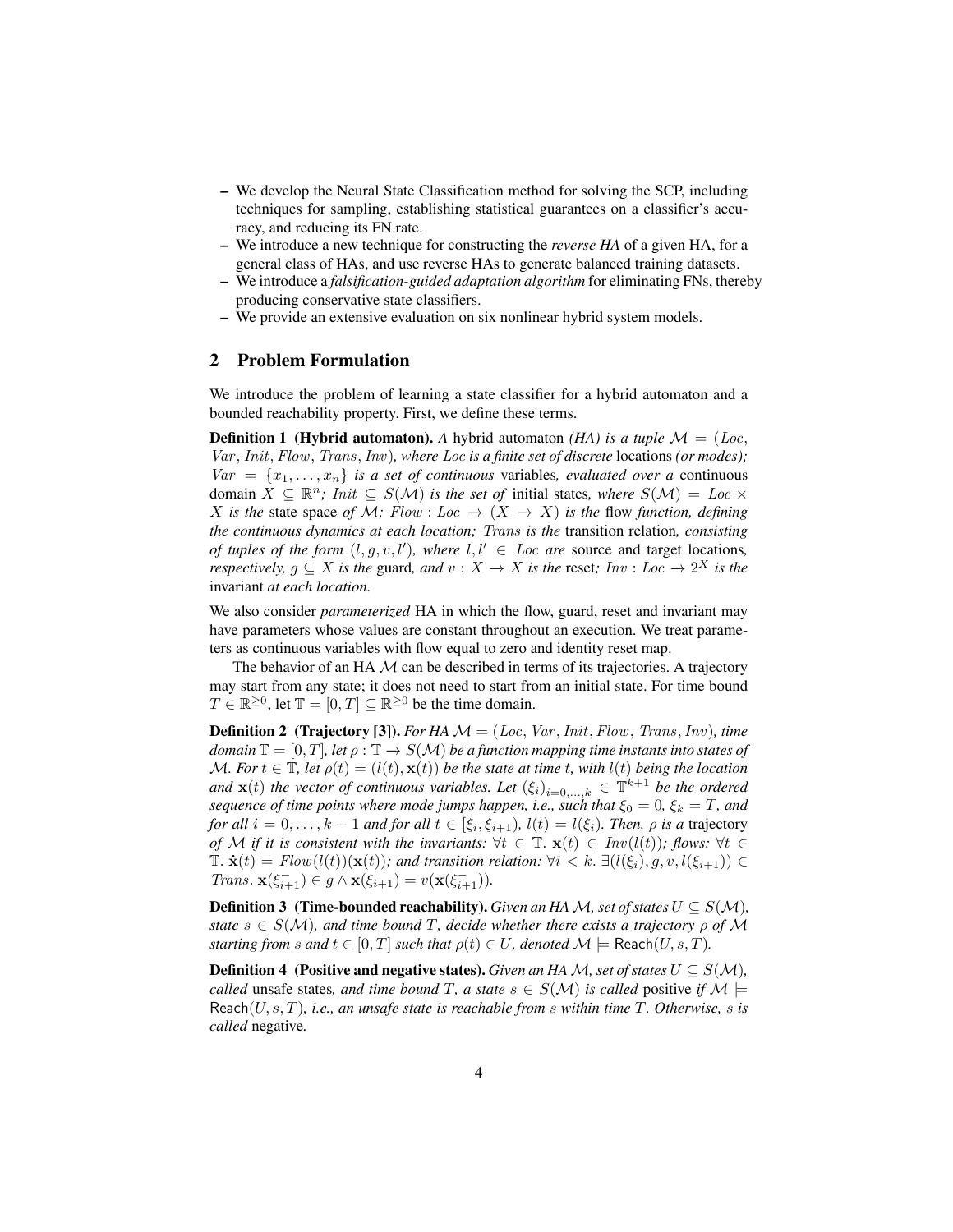We will use the term *positive (negative) region* for M's set of positive (negative) states.

**Definition 5** (State classification problem). *Given an HAM*, set of states  $U \subseteq S(M)$ , *and time bound*  $T$ *, find a function*  $F^*$  :  $S(\mathcal{M}) \to \mathbb{B}$  *such that*  $F^*(s) = \mathcal{M} \models$  $\text{Reach}(U, s, T)$  *for all*  $s \in S(\mathcal{M})$ *.* 

It is easy to see that the model checking problem for hybrid systems can be expressed as an SCP in which the domain of  $F^*$  is the set of initial states  $Init$ , instead of the whole state space. SCP is therefore a generalization of the model checking problem.

Sample sets are used by NSC to learn state classifiers and to evaluate their performance. Unsafe states are trivially positive (for any  $T$ ), so we exclude them from the sampling domain. Each sample consists of a state  $s$  and Boolean  $b$  which is the answer to the reachability problem starting from state s. We call (s, 1) a *positive sample* and (s, 0) a *negative sample*. Both kinds of samples are generally needed for adequately learning a classifier.

**Definition 6 (Sample set).** *For model M, set of states*  $U \subseteq S(M)$ *, and time bound*  $T$ *, a* sample set *is any finite set*  $\{(s, b) \in (S(\mathcal{M}) \setminus U) \times \mathbb{B} \mid b = (\mathcal{M} \models \text{Reach}(U, s, T))\}$ 

The derivation of an NSC classifier reduces to a *supervised learning problem*, specifically, a binary classification problem. Given a sample set D called the *training set*, NSC approximates the exact state classifier  $F^*$  in Definition 5 by learning a total function  $F: (S(\mathcal{M}) \setminus U) \to \mathbb{B}$  from D.

Learning  $F$  typically corresponds to finding values of  $F$ 's parameters that minimize some measure of discrepancy between  $F$  and the training set  $D$ . We do not require that the learned function agree with the  $D$  on every state that appears in  $D$ , because this can lead to over-fitting to D and hence poor generalization to other states.

To evaluate the performance of  $F$ , we use three standard metrics: *accuracy*  $P_A$ , i.e, the probability that F produces the correct prediction; the probability of *false positives*,  $P_{\text{FP}}$ ; and the probability of *false negatives*,  $P_{\text{FN}}$ . In safety-critical applications, achieving a low FN rate is typically more important than achieving a low FP rate. Precisely computing these probabilities is, in general, infeasible. We therefore compute an empirical accuracy measure, false-positive rate, and false-negative rate over a *test set*  $D'$ containing  $n$  fresh samples not appearing in the training set as follows:

$$
\hat{P}_{A} = \frac{1}{n} \sum_{(s,b) \in D'} \mathbf{1}_{F(s)=b} , \ \hat{P}_{FP} = \frac{1}{n} \sum_{(s,b) \in D'} \mathbf{1}_{F(s) \wedge \neg b} , \ \hat{P}_{FN} = \frac{1}{n} \sum_{(s,b) \in D'} \mathbf{1}_{\neg F(s) \wedge b} \tag{1}
$$

where 1 is the indicator function. We obtain statistically sound bounds for these probabilities through the Clopper-Pearson method for deriving precise confidence intervals.

### 3 Neural State Classification

This section introduces the main components of the NSC approach.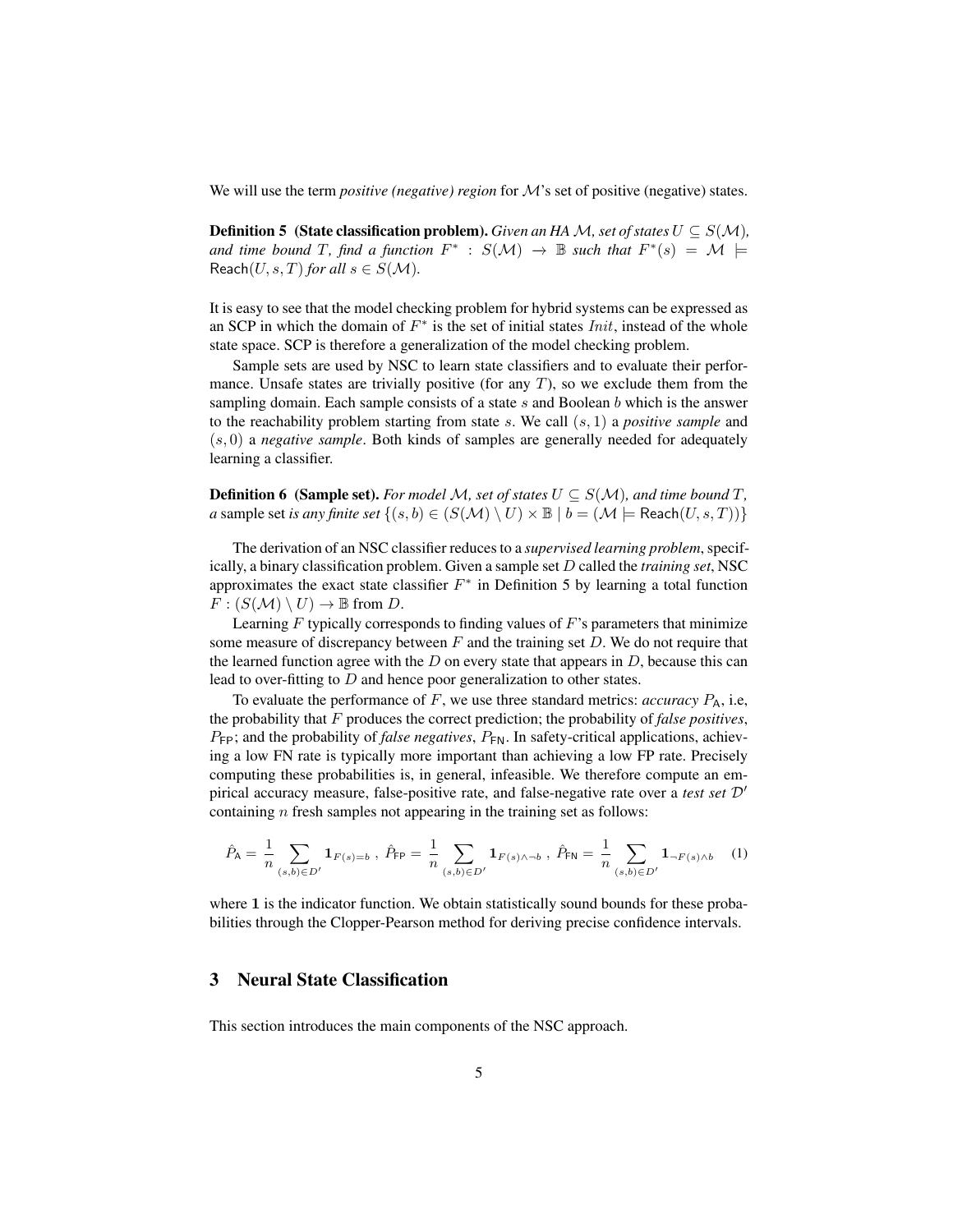#### 3.1 Neural Networks for Classification

NSC uses *feedforward* neural networks, a type of neural network with one-way connections from input to output layers [23]. NSC uses both *shallow* NNs, with one hidden layer and one output layer, and *deep* NNs, with multiple hidden layers. Additional background on NNs is provided in Appendix C.

An NN defines a real-valued function  $F(x)$ . When using an NN for classification, a *classification threshold* θ is specified, and an input vector x is classified as positive if  $F(x) > \theta$ , and as negative otherwise.

The theoretical justification for using NNs to solve the SCP is the following. In [17], it is shown that shallow feedforward NNs are universal approximators; i.e., with appropriate parameters, they can approximate any Borel-measurable function arbitrarily well with a finite number of neurons (and just one hidden layer). Under mild assumptions, this also applies to the true state classifier  $F^*$  of the SCP (Definition 5). A proof of this claim is given in Appendix A.1 . Arbitrarily high precision might not be achievable in practice, as it would require significantly large training sets and numbers of neurons, and a precise learning algorithm. Nevertheless, NNs are extremely powerful.

#### 3.2 Oracles

Given a state (sample) s of an HA M, an NSC *oracle* is a procedure for labeling s; i.e., for deciding whether  $M \models$  Reach $(U, s, T)$ . NSC utilizes the following oracles.

*Reachability checker.* For nonlinear HA, NSC uses dReal [13], an SMT solver that supports bounded model checking of such HA. dReal provides sound unsatisfiability proofs, but satisfiability is approximated up to a user-defined precision ( $\delta$ -satisfiability). The oracle first attempts to verify that s is negative by checking  $\mathcal{M} \models$  Reach $(U, s, T)$ for unsatisfiability. If this instance is instead  $\delta$ -sat, the oracle attempts to prove the unsatisfiability of  $\mathcal{M} \models \neg$ Reach $(U, s, T)$ , which would imply that s is positive. The latter instance can also be  $\delta$ -sat, meaning that this oracle cannot make a decision about s. This situation never occurred in our evaluation and can be made less likely by choosing a small  $\delta$ . If it did occur, our plan would be to conservatively mark the state as positive. The oracle requires an upper bound on the number of discrete jumps to be considered. It supports HAs with Lipschitz continuous dynamics and hyperrectangular continuous domains (i.e., defined as the product of closed intervals), and allows trigonometric and other non-polynomial functions in the initial conditions, guards, invariants, and resets.

*Simulator.* For deterministic systems, we implemented a simulator based on MATLAB's ode45 variable-step ODE solver. To check reachability, we employ the solver's eventdetection method to catch relevant zero-crossing events (i.e., reaching U).

*Backwards simulator.* The backwards simulator is not an oracle per se, but, as described in Section 3.3, is central to one of our sampling methods. We first construct the reverse HA according to Definition 7, which is more general than the one for rectangular HAs given in [16]. We use dot-notation to indicate members of a tuple, and lift resets  $v$  to sets of states; i.e.,  $v(X') = \{v(x) | x \in X'\}.$ 

**Definition 7** (Reverse HA). *Given an HA M, its* reverse HA  $\overleftarrow{M}$  *is an HA such that the modes, continuous variables, and invariants are the same as for* M*, the flows are*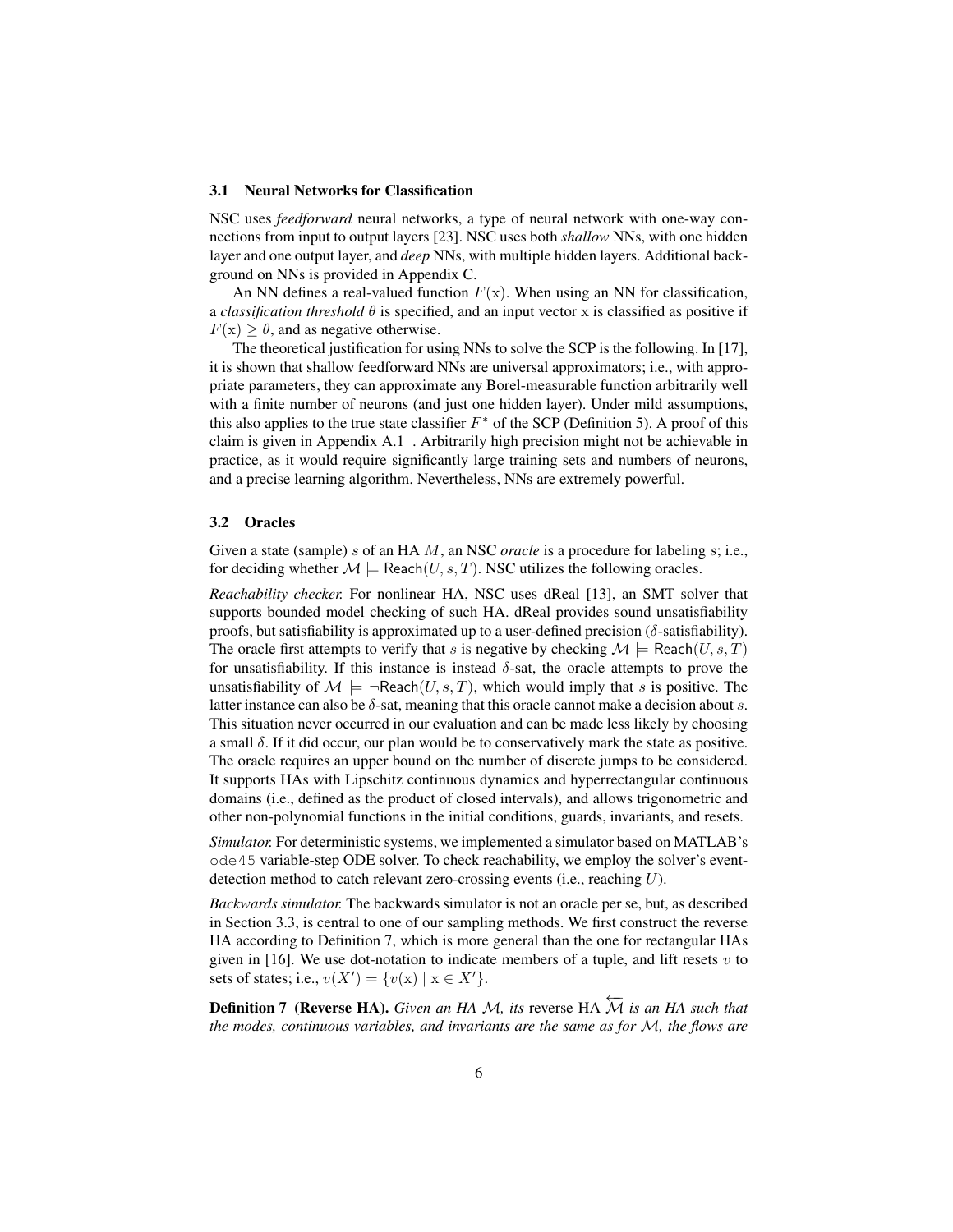${\it reversed, i.e.,}$   $\forall (l, {\rm x}) \in S(\mathcal{M}), \ \overleftarrow{\mathcal{M}}. Flow(l)({\rm x}) = -\mathcal{M}. Flow(l)({\rm x}),$  and for each tran $sition (l, g, v, l') \in \mathcal{M}.$  *Trans, the corresponding transition*  $(l', \overleftarrow{g}, \overleftarrow{v}, l) \in \overleftarrow{\mathcal{M}}.$  *Trans must be such that*  $\overleftarrow{g} = v(g)$  *and*  $\overleftarrow{v}$  *is the inverse of* v *if* v *is injective; otherwise,*  $\overleftarrow{v}$  *updates the continuous state* x *to any value in the set*  $\overleftarrow{v}(x) = \{x' | x' \in g \land v(x') = x\}$ .<sup>3</sup>

Although every HA admits a reverse counterpart according to Definition 7, it is clearly impractical to find a reverse reset function  $\overleftarrow{v}(x)$  if v is a one-way function. For an example of reversible HA with non-injective reset functions, see the HA and reverse HA in Appendix D.4.

Note that a deterministic HA may admit a nondeterministic reverse HA. Since we classify all states in the state space, we assume that  $\mathcal M$  and  $\overleftarrow{\mathcal M}$  can be initialized to any state. We next define the notion of a reverse trajectory  $\overleftarrow{\rho}$ , which intuitively is obtained by running  $\rho$  backwards, starting from  $\rho$ 's last state and ending with its first state.

**Definition 8 (Reverse trajectory).** *For HA M, time domain*  $\mathbb{T} = [0, T]$ *, trajectory*  $\rho$  with its corresponding sequence of switching time points  $(\xi_i)_{i=0,\dots,k} \in \mathbb{T}^{k+1}$ , the reverse trajectory  $\overleftarrow{\rho} = (l(t), \mathbf{x}(t))$  *of*  $\rho$  *and its corresponding sequence of switching time points*  $(\overleftarrow{\xi}_i)$  $i=0,\ldots,k$   $\in \mathbb{T}^{k+1}$  *are such that for*  $i=0,\ldots,k$ ,  $\overleftarrow{\xi}_i = T - \xi_{k-i}$ , and  $\forall i < k, \overleftarrow{\rho} . l(\overleftarrow{\xi}_i) = \rho . l(\xi_{k-i-1}) \wedge \forall t \in [\overleftarrow{\xi}_i, \overleftarrow{\xi}_{i+1}), \overleftarrow{\rho} . l(t) = \overleftarrow{\rho} . l(\overleftarrow{\xi}_i) \wedge \overleftarrow{\rho} . \mathbf{x}(t) =$  $\rho \cdot \mathbf{x}(T-t)$ .

**Theorem 1.** For an HA M that admits a reverse HA  $\overline{M}$ , every trajectory  $\rho$  of M is *reversible, i.e., the reverse trajectory*  $\overleftarrow{\rho}$  *of*  $\rho$  *is a trajectory of*  $\overleftarrow{\mathcal{M}}$ *, and every trajectory* ←−ρ *of* ←−M *is forward-feasible, i.e., the reverse trajectory* <sup>ρ</sup> *of* ←−<sup>ρ</sup> *is a trajectory of* <sup>M</sup>*.*

#### *Proof.* See Appendix A.2 .

Given an unsafe state  $u \in U$  of an HA  $\mathcal M$  that admits a reverse HA  $\overleftarrow{\mathcal M}$ , Theorem 1 allows one to find a positive state  $s \in S(\mathcal{M}) \setminus U$  from which u can be reached within time T. The method works by simulating multiple trajectories of  $\overline{\mathcal{M}}$  starting in u and up to time  $T$ . In particular, we explore the reverse trajectories from  $u$  through an isotropic random walk, i.e., by choosing uniformly at random, at each step of the simulation, the next transition from those available.

#### 3.3 Generation of Training Data and Test Data

We present three sampling methods for generation of training data and test data. Let  $\bar{X}$ denote the continuous component of  $S(\mathcal{M}) \setminus U$ , i.e., without the automaton's location. Recall that model parameters, when present, are expressed as (constant) continuous state variables. They can be sampled independently from the other state variables using appropriate distributions, possibly different from those described below.

*Uniform Sampling.* When the union of mode invariants covers  $\overline{X}$ , the algorithm first uniformly samples a continuous state x from  $\overline{X}$  and then samples a mode m whose invariant is consistent with x (i.e,  $x \in Inv(m)$ ). When the union of mode invariants

<sup>&</sup>lt;sup>3</sup> Technically, for v non-injective,  $\overleftarrow{v}$  is in general a nondeterministic reset:  $\overleftarrow{v}$  :  $X \to 2^X$ .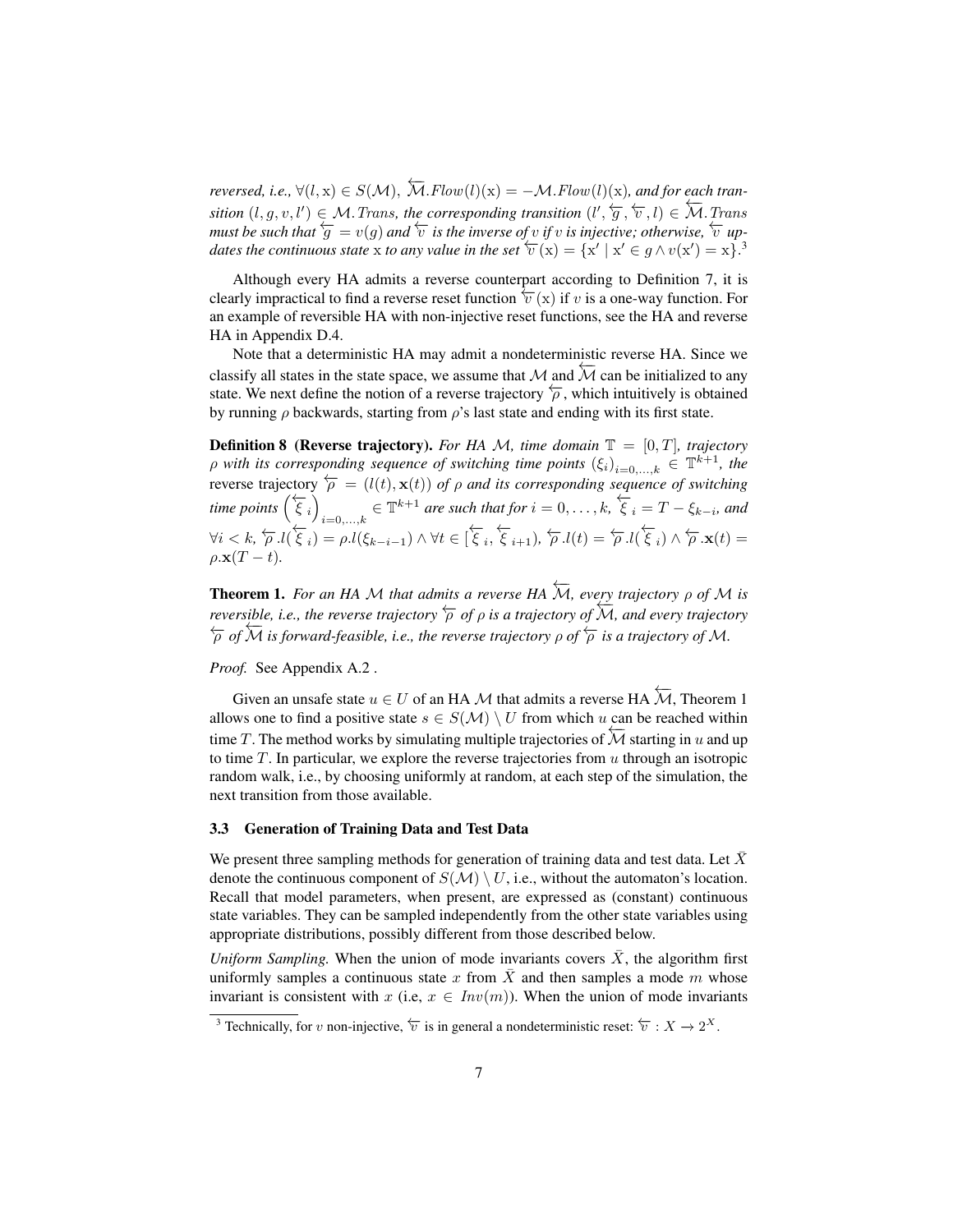does not cover  $\bar{X}$ , we first uniformly sample the mode m and then a continuous state  $x \in Inv(m)$ . For simplicity, we restrict attention to cases where the region to be sampled is rectangular, although we could use algorithms for uniform sampling of convex polytopes [20]. We use the reachability checker or the simulator (for deterministic systems) to label the sampled states.

*Balanced Sampling.* In systems where the unsafe states U are a small part of the overall state space, a uniform sampling strategy produces imbalanced datasets with insufficient positive samples, causing the learned classifier to have relatively low accuracy. For such systems, we generate balanced datasets with equal numbers of negative and positive samples as follows. Negative samples are obtained by uniformly sampling states from  $S(\mathcal{M}) \setminus U$  and invoking the reachability checker on those states. In this case, the oracle only needs to verify that the sampled state is negative, i.e., to check that  $\mathcal{M} \models$  Reach $(U, s, T)$  is unsatisfiable. For deterministic systems, the simulator is used instead. Positive samples are obtained by uniformly sampling unsafe states  $u$  from  $U$ and invoking the backwards simulator from u.

*Dynamics-Aware Sampling.* This technique generates datasets according to a state distribution expected in a deployed system. It does this by estimating the probability that a state is visited in a trajectory starting from the initial region lnit within time  $T'$ , where  $T' > T$ . This is accomplished by uniformly sampling states from lnit and performing a random exploration of the trajectories from those states up to time  $T'$ . The resulting distribution, called *dynamics-aware state distribution*, is estimated from the multiset of states encountered in those trajectories. In our experiments, we estimate a discrete distribution, but other kinds of distributions (e.g., smooth kernel or piecewise-linear) are also supported. The reachability checker or simulator is used to label states sampled from the resulting distribution. This method typically yields highly unbalanced datasets, and thus should not be applied on its own to generate training data.

#### 3.4 Statistical Guarantees with Sequential Hypothesis Testing

Given the infeasibility of training machine-learning models with guaranteed accuracy on unseen data<sup>4</sup>, we provide statistical guarantees *a posteriori*, i.e., after training. Inspired by statistical approaches to model checking [24], we employ hypothesis testing to certify that our classifiers meet prescribed levels of accuracy, and FN/FP rates.

We provide guarantees of the form  $P_A \ge \theta_A$  (i.e., the true accuracy value is above  $\theta_A$ ),  $P_{FN} \leq \theta_{FN}$  and  $P_{FP} \leq \theta_{FP}$  (i.e., the true rate of FNs and FPs are below  $\theta_{FN}$  and  $\theta_{\text{FP}}$ , respectively). Being based on hypothesis testing, such guarantees are precise up to arbitrary error bounds  $\alpha, \beta \in (0, 1)$ , such that the probability of Type-I errors (i.e., of accepting  $P_x < \theta_x$  when  $P_x \ge \theta_x$ , where  $x \in \{A, FN, FP\}$ ) is bounded by  $\alpha$ , and the probability of Type-II errors (i.e., of accepting  $P_x \ge \theta_x$  when  $P_x < \theta_x$ ) is bounded by β. The pair  $(α, β)$  is known as the *strength* of the test.

To ensure both error bounds simultaneously, the original test  $P_x \ge \theta_x$  vs  $P_x < \theta_x$ is relaxed by introducing a small indifference region, i.e., we test the hypothesis  $H_0$ :

<sup>&</sup>lt;sup>4</sup> Statistical learning theory [28] provides statistical bounds on the generalization error of learn models, but these bounds are very conservative and thus of little use in practice. We use these bounds, however, in the proof of Theorem 2.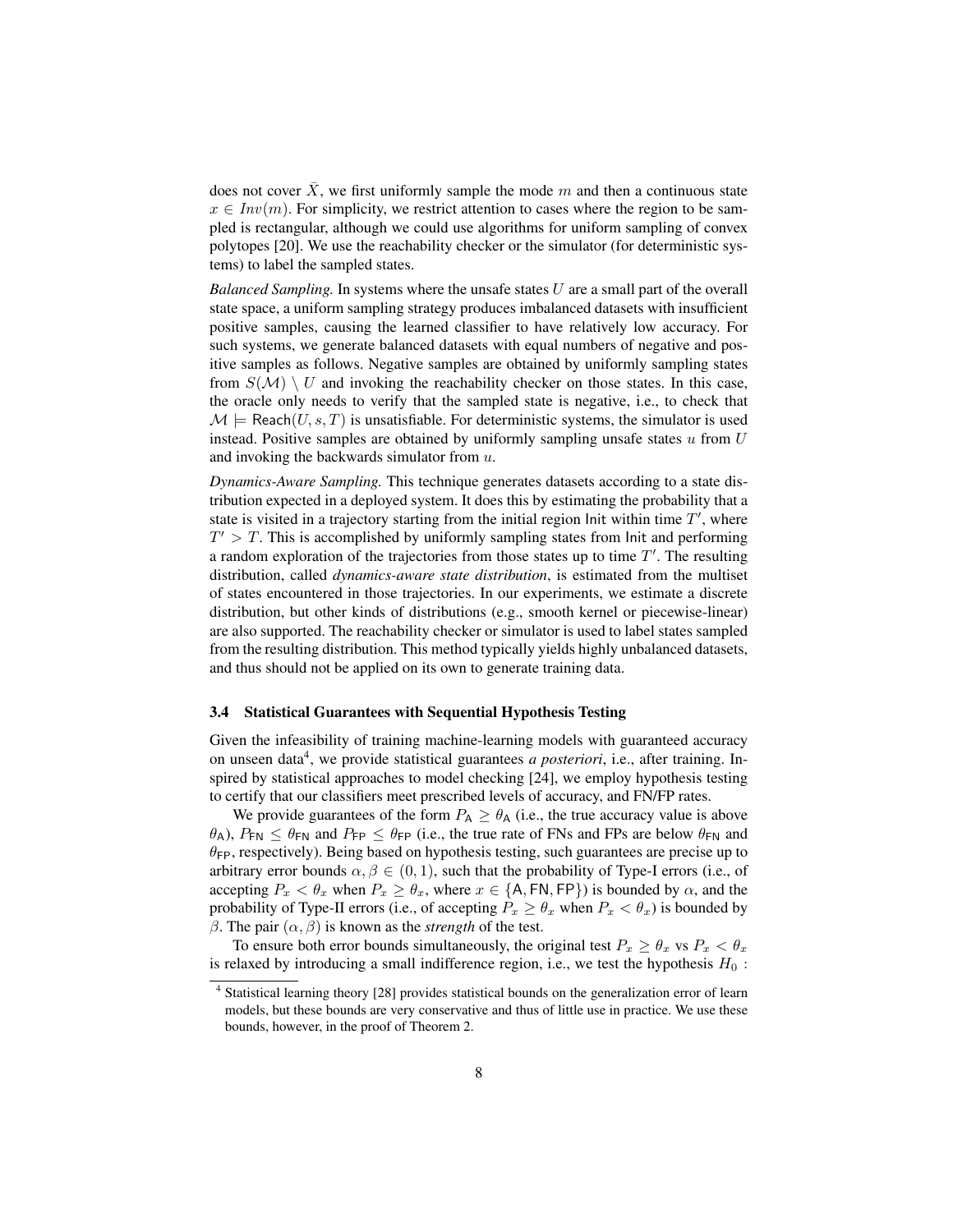$P_x \ge \theta_x + \delta$  against  $H_1 : P_x \le \theta_x - \delta$  for some  $\delta > 0$ . We use Wald's sequential probability ratio test (SPRT) to provide the above guarantees. SPRT has the important advantage that it does not require a prescribed number of samples to accept one of the two hypotheses, but the decision is made if the available samples provide sufficient evidence. Details of the SPRT can be found in Appendix B.

Note that in statistical model checking, SPRT is used to verify that a probabilistic system satisfies a given property with probability above/below a given threshold. In contrast, in NSC, SPRT is used to verify that the probability of the classifier producing the correct prediction meets a given threshold.

#### 3.5 Reducing the False Negative Rate

We discuss strategies to reduce the rate of FNs, the most serious errors from a safetycritical perspective. *Threshold selection* is a simple, yet effective method, which is based on tuning the classification threshold  $\theta$  of the NN classifier (see Section 3.1). Decreasing  $\theta$  reduces the number of FNs but may increase the number of FPs and thereby reduce overall accuracy. We evaluate the trade-off between accuracy and FNs in Section 4.2.

Another way to reduce the FN rate is to re-train the classifier with unseen FN samples found in the test stage. For this purpose, we devised a whitebox *falsification-guided adaptation algorithm* that, at each iteration, systematically searches for FNs using *adversarial sampling*; i.e., by solving an optimization problem that seeks to maximize the disagreement between predicted and true reachability values. The optimization problem exploits the knowledge it possesses of the function computed by the NN classifier (whitebox approach). FNs found in this way are used to retrain the classifier. The algorithm iterates until the falsifier cannot find any more FNs.

This approach can be viewed as the dual of counterexample-guided abstraction refinement [9]. CEGAR starts from an abstract model that represents an over-approximation of the system dynamics, and uses counterexamples (FPs) to refine the model, thereby reducing the FP rate. Our approach starts from an under-approximation of the positive region (i.e., the set of states leading to a violation) and uses counterexamples (FNs) to make this region more conservative, reducing the FN rate.

We show that under some assumptions about the performance of the classifier and the falsifier, our algorithm converges to an empty set of FNs. Although it may be difficult in practice to guarantee that these assumptions are satisfied, we also show in Section 4.2 that our algorithm performs reasonably well in practice.

For a state s, let  $F(s) \in [0,1]$  and  $b(s) \in \{0,1\}$  be the NN prediction and true reachability value, respectively. Let  $FN_k$  denote the true set of false negatives (i.e., all states s such that  $b(s) = 1$  and  $F(s) < \theta$ ) at the k-th iteration of the adaptation algorithm, and let  $\hat{FN}_k$  denote the finite subset of  $\hat{FN}_k$  found by the falsifier. The cumulative set of training samples at the k-th iteration of the algorithm is denoted  $D_k =$  $D \cup \bigcup_{i=1}^k F\hat{N}_k$ , where  $D$  is the set of samples for the initial training of the classifier.

Assumption 1 *At each iteration* k*, the classifier correctly predicts positive training samples, i.e.,*  $\forall s \in D_k$ .  $b(s) = 1 \implies F(s) \geq \theta$ , and is such that the FP rate w.r.t. *training samples is no larger than the FP rate w.r.t. unseen samples.*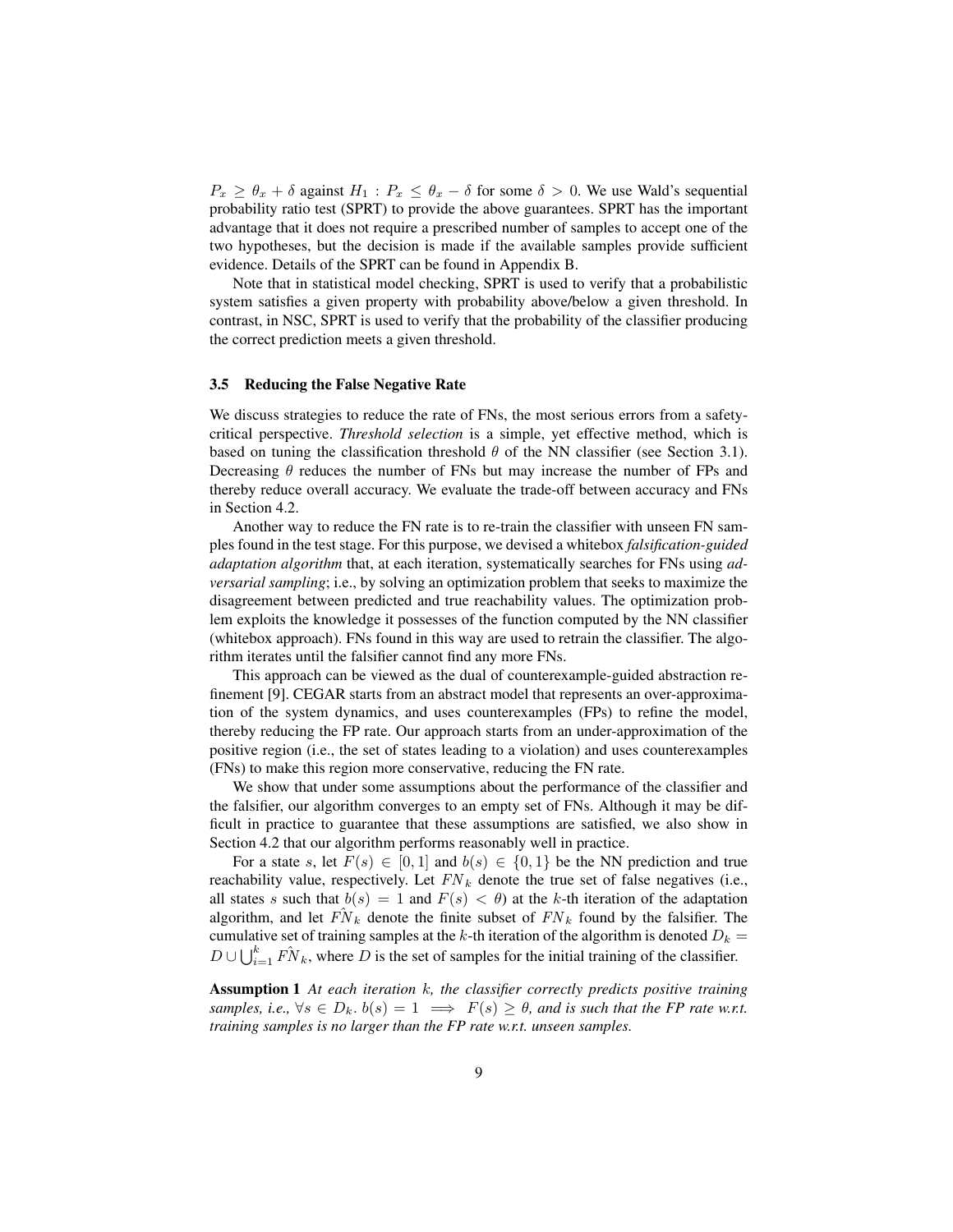Assumption 2 *At each iteration* k*, the falsifier can always find an FN when it exists,*  $i.e., FN_k \neq \emptyset \iff \hat{FN}_k \neq \emptyset.$ 

Theorem 2. *Under Assumptions 1–2, the adaptation algorithm converges to an empty set of FNs with high probability, i.e., for all*  $\eta \in (0,1)$ ,  $Pr(\lim_{k\to\infty} FN_k = \emptyset) \geq 1-\eta$ .

*Proof. See Appendix A.3 .*

We developed a falsifier that uses a genetic algorithm  $(GA)$  [25], a nonlinear optimization method for finding multiple global (sub-)optima. In our case, we indeed have multiple solutions because FN samples are found at the decision boundaries of the classifier, separating the predicted positive and negative regions. Due to the real-valued state space, each set  $FN_k$  is either empty or infinite.

FN states have  $F(s) - b(s) < -\theta$ , while FPs are such that  $F(s) - b(s) \ge \theta$ . By maximizing the absolute discrepancy  $|F(s) - b(s)|$ , we can identify both FNs and FPs, where only the former are kept for retraining. Specifically, the GA minimizes the objective function  $o(s) = 1/(8 \cdot (F(s) - b(s))^2)$  which, for default threshold  $\theta = 0.5$ , gives a proportionally higher penalty to correctly predicted states (0.5  $\leq o(s) \leq \infty$ ) than wrong predictions (0.125  $\leq o(s) \leq 0.5$ ). We retrain the network with all FN candidates found by the GA, not just the optima.

### 4 Experimental Evaluation

We evaluated our NSC approach on six hybrid-system case studies: a model of the spiking neuron action potential [8], the classic inverted pendulum on a cart, a quadcopter system [15], a cruise controller [8], a powertrain model [19], and a helicopter model [2]. These case studies represent a broad spectrum of hybrid systems and varying degrees of complexity (deterministic, nondeterministic, nonlinear dynamics including trig functions, 2–29 variables, 1–6 modes, 1–11 transitions). Detailed descriptions of the case studies are given in Appendix D.

For all case studies, NSC neural networks were learned using MATLAB's train function, with the Levenberg-Marquardt backpropagation algorithm optimizing the mean square error loss function, and the Nguyen-Widrow initialization method for the NN layers. With this setup, we achieved better performance than more standard approaches such as minimizing binary cross entropy using stochastic gradient methods. Training is very fast, taking 2 to 19 seconds for a training dataset with 20,000 samples.

We evaluated the following types of classifiers: sigmoid DNNs (DNN-S) with 3 hidden layers of 10 neurons each, with the Tan-Sigmoid activation function for the hidden layers and the Log-Sigmoid activation function for the output layer; shallow NNs (SNN), with the same activation functions as DNN-S but with one hidden layer of 20 neurons; ReLU DNNs (DNN-R), with 3 hidden layers of 10 neurons each, the rectified linear unit (ReLU) activation function for the hidden layers, and the softmax function for the output layer; support vector machines with radial kernel (SVM); binary decision trees (BDT); and a simple classifier that returns the label of the nearest neighbor in the training set (NBOR). We also obtained results for DNN ensembles that combine the predictions of multiple DNNs through majority voting. As expected, ensembles outperformed all of the other classifiers. Due to space limitations, these results are omitted.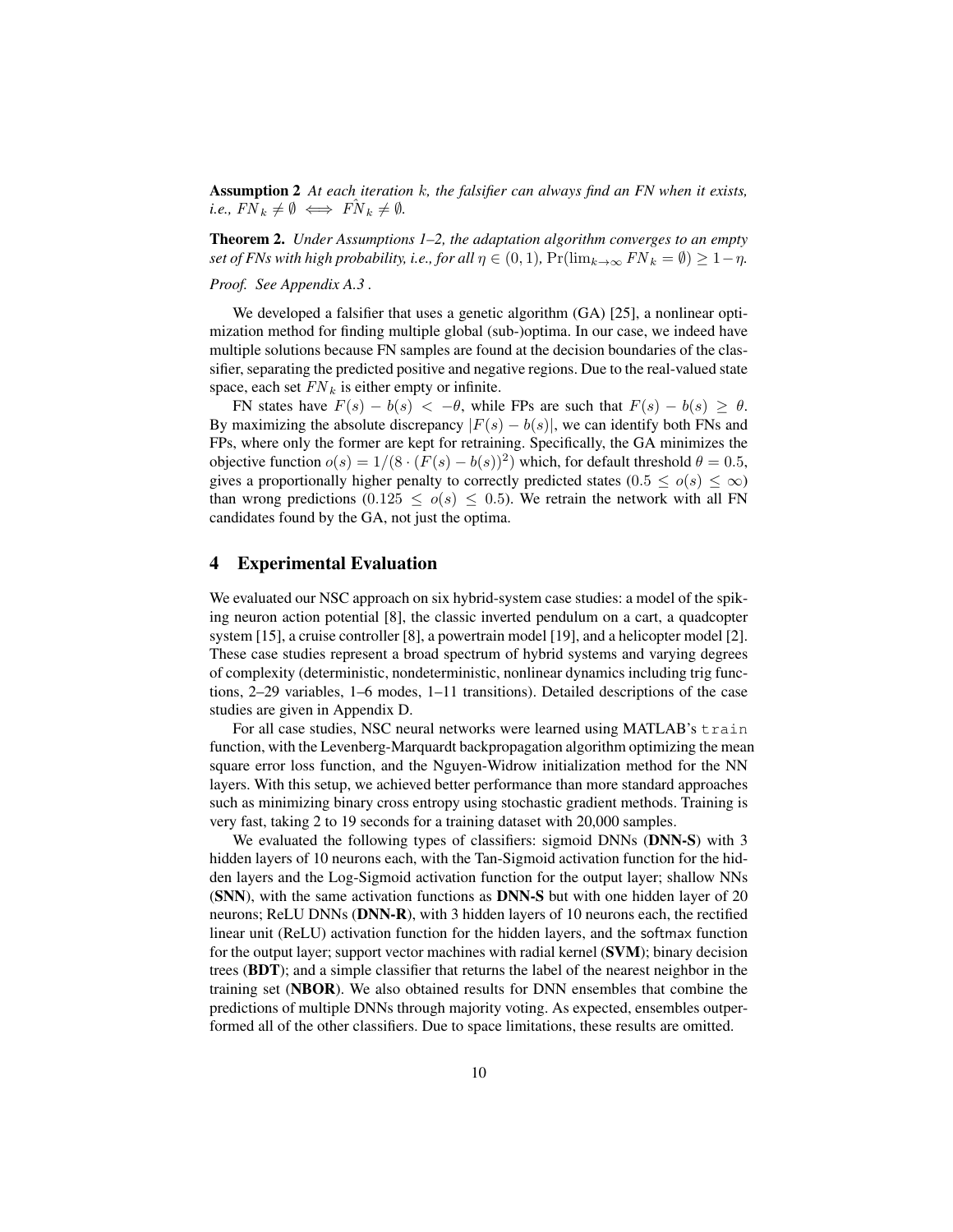We learned the classifiers from relatively small datasets, using training sets of 20K samples and test sets of 10K samples, except where noted otherwise. Larger training sets significantly improved classifier performance for only two of the case studies; see Figure 2. Unless otherwise specified, training and test sets are drawn from the same distribution. The NN architecture (numbers of layers and neurons) was chosen empirically. To avoid overfitting, we did not tune the architecture to optimize the performance for our data. We systematically evaluated other architectures (see Appendix E), but found no alternatives with consistently better performance than our default configuration of 3 layers and 10 neurons. We also experimented with 1D Convolutional Neural Networks (CNNs), but they performed worse than the DNN architectures.

In the following, when clear from the context, we omit the modifier "empirical" when referring to accuracy, FN, and FP rates over a test dataset (as opposed to the true accuracy over the state distribution).

#### 4.1 Performance Evaluation

Table 1 shows empirical accuracy and FN rate for all classifiers and case studies, using uniform and balanced sampling. We obtain very high classification accuracy for neuron, pendulum, quadcopter and cruise. For these case studies, DNN-based classifiers registered the best performance, with accuracy values ranging between 99.48 % and 99.98 % and FN rates between 0.24% and 0%. Only a minor performance degradation is observed for the shallow neural network SNN, with accuracy in the range 98.89-99.85%.

In contrast, the accuracy for the helicopter and powertrain models is poor if we use only 20K training samples. These models are indeed particularly challenging, owing to their high dimensionality (helicopter) and highly nonlinear dynamics (powertrain). Larger training sets provide considerable improvement in accuracy and FN rate, as shown in Figure 2. For helicopter, accuracy jumps from 98.49% (20K samples) to 99.92%



Fig. 2: Performance of DNN-S classifier on helicopter and powertrain models with varying numbers of training samples (uniform sampling).

(1M samples), and the FN rate decreases from 0.84% (20K) to 0.04% (1M). For powertrain, accuracy increases from 96.68% (20K) to 99.25% (1M), and the FN rate decreases from 1.28% (20K) to 0.33% (1M).

In general, we found that the NN-based classifiers have superior accuracy compared to support vector machines and binary decision trees. As expected, the nearest-neighbor method demonstrated poor prediction capabilities. No single sampling method provides a clear advantage over the others in terms of accuracy, most likely because training and test sets are drawn from the same distribution.

*Dynamics-aware state distribution.* To evaluate the behavior of the classifiers with the dynamics-aware state distribution (introduced in Section 3.3), we generate training data with a combination of dynamics-aware sampling and either uniform or balanced sampling, because dynamics-aware sampling alone yields unbalanced datasets unsuitable for training. Test data consists exclusively of dynamics-aware samples.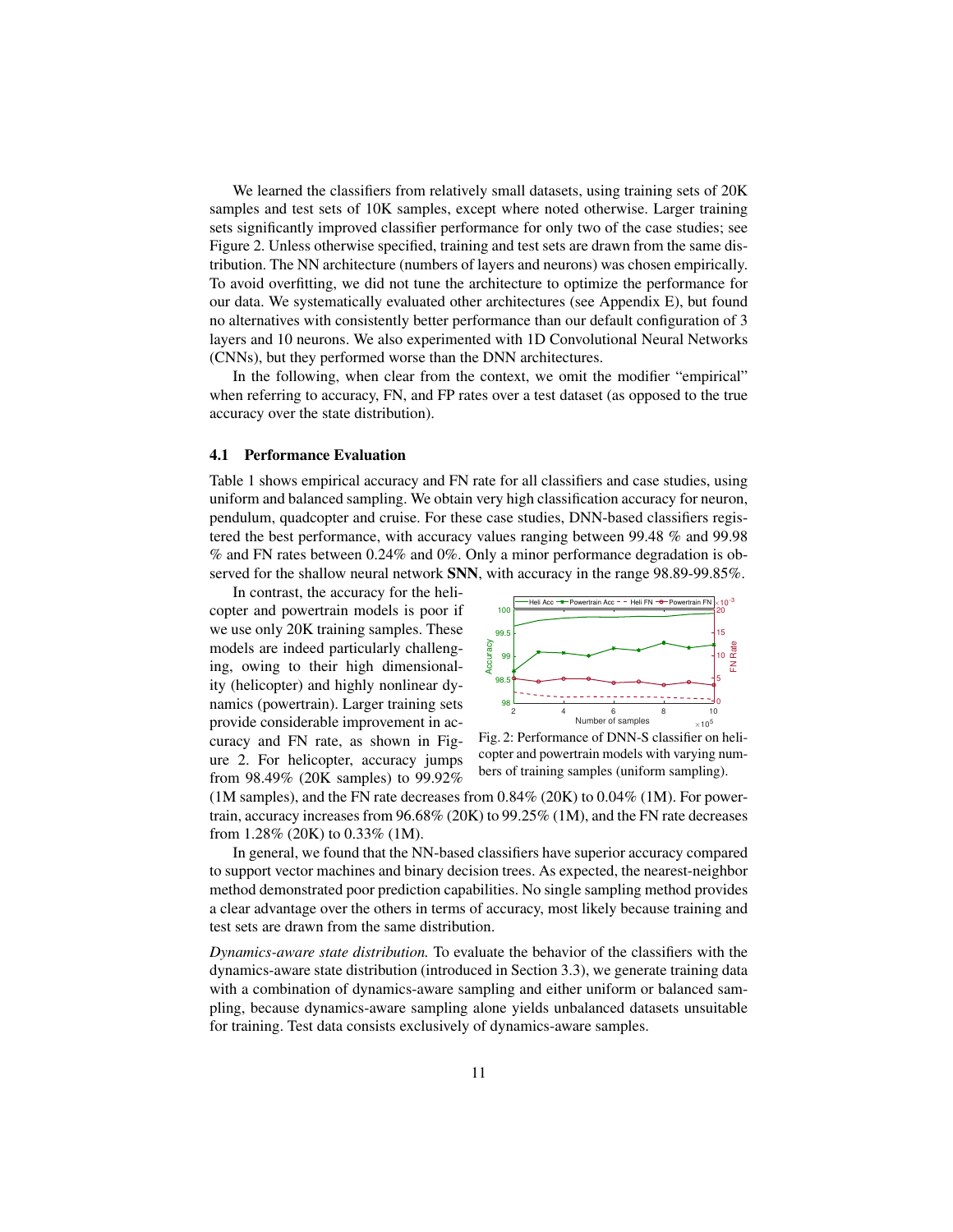|                                   | <b>Neuron</b>          |    |            |              | Pendulum Quadcopter |           |            |              |                 | Cruise Powertrain Helicopter       |             |      |           |
|-----------------------------------|------------------------|----|------------|--------------|---------------------|-----------|------------|--------------|-----------------|------------------------------------|-------------|------|-----------|
|                                   | Acc                    | FN | Acc FN     |              | Acc                 | <b>FN</b> | Acc FN     |              | Acc             | FN                                 | Acc         | FN   |           |
| DNN-S 99.81 0.1                   |                        |    | 99.98      | - 0          | 99.83               | 0.1       | 99.95 0.01 |              | $ 96.68 \t1.28$ |                                    | 98.49       | 0.84 |           |
| $DNN-R$   99.52 0.29              |                        |    | 99.93 0.04 |              | 99.89               | 0.06      | 99.98      | $\bf{0}$     | 96.21 1.08      |                                    | 98          | 0.96 | $\Xi$     |
|                                   | <b>SNN</b> 99.17 0.43  |    | 99.81      | $\mathbf{0}$ | 99.85               | 0.08      | 99.84 0.15 |              | $ 96.02 \t1.37$ |                                    | 97.69       | 1.25 | 墨         |
|                                   | <b>SVM</b> 98.73 0.75  |    | 99.84      | $\mathbf{0}$ | 97.33               | 0.69      | 99.88 0.1  |              | 92.26 3.48      |                                    | 95.58 2.42  |      | 目         |
| <b>BDT</b>                        | 99.3 0.37              |    | 99.6 0.17  |              | 99.52               | 0.2       | 99.84 0.08 |              | 95.59 2.19      |                                    | 80.07       | 9.8  |           |
| <b>NBOR</b> 97.03 1.22 99.69 0.14 |                        |    |            |              | 99.53               | 0.25      |            |              |                 | 99.49 0.33 71.44 14.51 67.39 16.98 |             |      |           |
|                                   | Acc FN                 |    | Acc FN     |              | Acc                 | FN        | Acc        | FN           | Acc             | FN                                 | Acc         | FN   |           |
| DNN-S 99.83 0.12 99.89            |                        |    |            | $\mathbf{0}$ | 99.82               | 0.04      | 99.94      | $\mathbf{0}$ | 97.2            | 0.86                               | 98.24       | 0.79 |           |
| $DNN-R$   99.48 0.24              |                        |    | 99.63 0.01 |              | 99.67               | 0.09      | 99.95      | 0            | 96.07           | 1.24                               | 97.91       | 1.2  | Ba        |
|                                   | SNN 98.89 0.69         |    | 99.2       | $\mathbf{0}$ | 99.49               | 0.01      | 99.6       | $\mathbf{0}$ | 95.21           | 1.79                               | 97.58 1.16  |      | E         |
|                                   | <b>SVM</b> 98.63 0.78  |    | 99.37      | $\mathbf{0}$ | 96.93               | 0.2       | 99.61      | $\mathbf 0$  | 91.84           | 3.3                                | 95.36 1.85  |      | <b>GC</b> |
|                                   | <b>BDT</b>  99.07 0.45 |    | 99.46 0.05 |              | 99.36               | 0.22      | 99.9       | 0.03         | 95.86           | 2.4                                | 79.03 10.26 |      |           |
| <b>NBOR</b> 96.95 1.62 99.51 0.04 |                        |    |            |              | 99.11               | 0.56      | 99.47 0.11 |              |                 | 71.33 13.99   65.18 17.48          |             |      |           |

Table 1: Empirical accuracy (Acc) and FN rate of the state classifiers for each case study, classifier type, and sampling method. Values are in percentages. For each measure and sampling method, the best result is highlighted in bold. False positives and confidence intervals are reported in Tables 5 and 6 of the Appendix .

Table 2 shows that the classifiers yield accuracy values comparable to those of Table 1 (compiled with balanced and uniform distributions) for all case studies. We see that the powertrain model attains 100% accuracy, indicating that its dynamics-aware distribution favors states that are easy enough for the DNN to classify correctly.

|                                                                                                        |  | Neuron Pendulum Quadcopter Cruise Helicopter Powertrain |  |  |
|--------------------------------------------------------------------------------------------------------|--|---------------------------------------------------------|--|--|
| <b>Unif+Dyn-aware</b> 99.91 (+0.1) 99.93 (-0.05) 99.84 (+0.01) 99.14 (-0.81) 98.77 (+0.28) 100 (+3.32) |  |                                                         |  |  |
| <b>Bal+Dyn-aware</b> 99.8 (-0.03) 99.88 (-0.01) 99.79 (-0.03) 99.35 (-0.59) 98.46 (+0.22) 100 (+2.8)   |  |                                                         |  |  |

Table 2: Empirical accuracy of DNN-S classifiers tested on 10K dynamics-aware samples and trained with 20K samples. Each row corresponds to a different training distribution. Unif+Dynaware and Bal+Dyn-aware were obtained by combining 10K uniform/balanced samples with 10K dynamics-aware samples. In parenthesis is the accuracy difference with the corresponding classifier from Table 1.

*Parametric analysis.* We show that NSC works effectively for parametric systems, being able to classify states in models with parameter values not seen during training. We derive parametric versions of the neuron model by turning constants  $a, b, c, d, I$  (see Appendix D.1) into parameters uniformly distributed in the  $\pm$  50% interval around their default value.

|                                    |                                      | Num. of parameters  |  |
|------------------------------------|--------------------------------------|---------------------|--|
|                                    |                                      | $1 \t2 \t3 \t4 \t5$ |  |
|                                    | $\hat{P}_A$ 99.8 99.7 97.9 98.1 97.8 |                     |  |
| $\hat{P}_{FN}$ 0.2 0.2 1.6 1.3 1.5 |                                      |                     |  |

Table 3: Empirical accuracy  $(\hat{P}_A)$ and FN rate  $(\hat{P}_{FN})$  for DNN-S classifier for neuron model with increasing number of parameters.

Table 3 shows the accuracy and FN rates for DNN-S, trained with 110K samples for models with increasing numbers of parameters, which are increasingly long prefixes of the sequence a, b, c, d, I. We achieve very high accuracy ( $> 99.7\%$ ) for up to two parameters. For three to five parameters, the accuracy decreases but stays relatively high (around 98%), suggesting that larger training sets are required for these cases.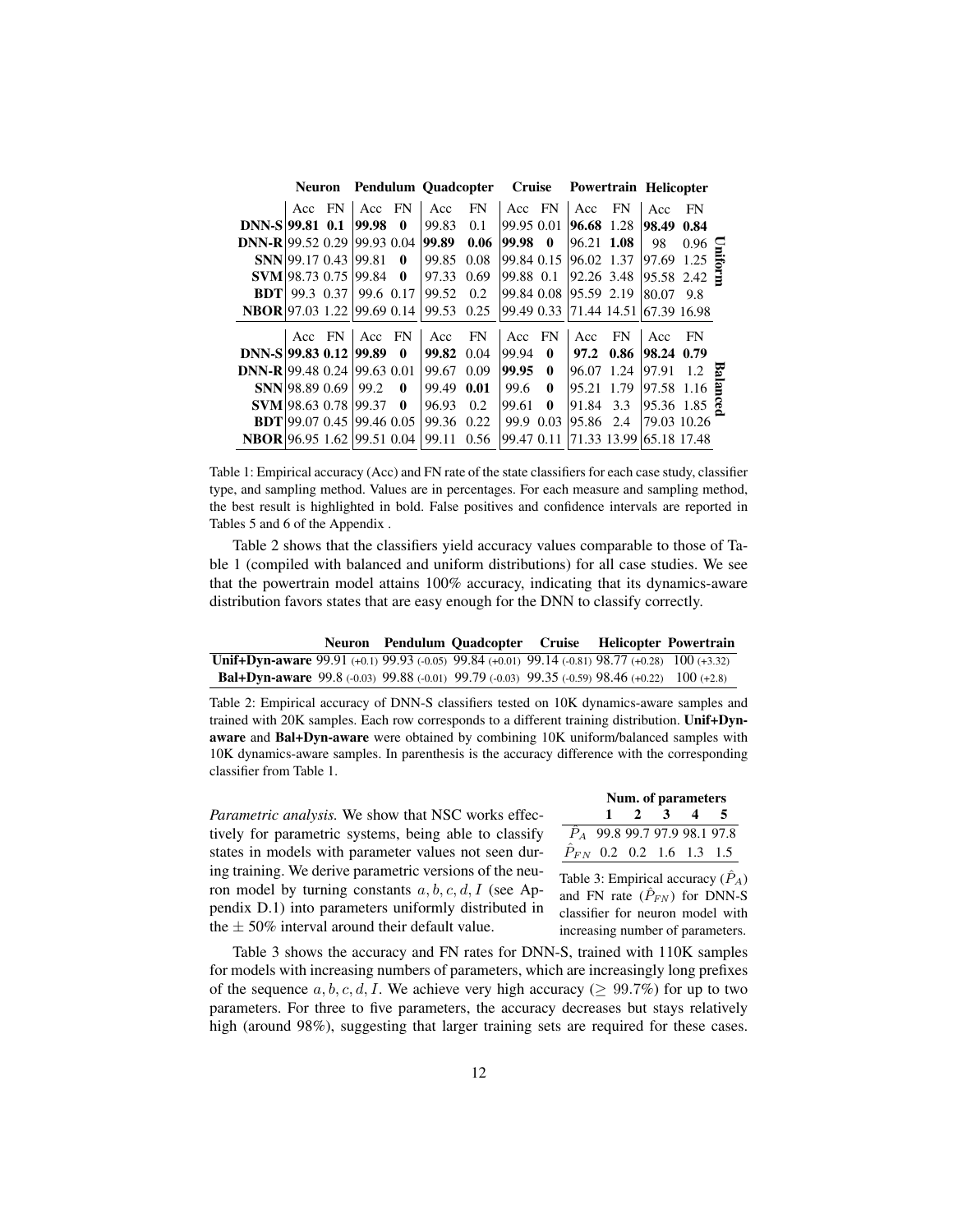Indeed the input space grows exponentially in the number of parameters, while we kept the size of the training set constant.

*Statistical guarantees.* We use SPRT (Section 3.4) to provide statistical guarantees for four case studies, each trained with 20K balanced samples. See Table 4. We assess two properties certifying that the *true* (not empirical) accuracy and FNs meet given performance levels:  $P_A \ge 99.7\%$ , and  $P_{FN} \le 0.2\%$ . We omit the helicopter and powertrain models from this assessment, because performance results for these models are clearly outside the desired levels when only 20K samples are used for training.

The only classifier that guarantees these performance levels for all case studies is the sigmoid DNN. We also observe that a small number of samples suffices to obtain statistical guarantees with the given strength: only 3 out of 48 tests needed more than 10K samples to reach a decision.

|                     |                   | <b>Neuron</b>           |                   | Pendulum                                                                                                                                                                                                                                                                                                                   |                        | <b>Ouadcopter</b> |        | Cruise |
|---------------------|-------------------|-------------------------|-------------------|----------------------------------------------------------------------------------------------------------------------------------------------------------------------------------------------------------------------------------------------------------------------------------------------------------------------------|------------------------|-------------------|--------|--------|
|                     |                   |                         |                   | $ P_{\mathsf{A}}\geq\theta_{\mathsf{A}} P_{\mathsf{FN}}\leq\theta_{\mathsf{FN}} P_{\mathsf{A}}\geq\theta_{\mathsf{A}} P_{\mathsf{FN}}\leq\theta_{\mathsf{FN}} P_{\mathsf{A}}\geq\theta_{\mathsf{A}} P_{\mathsf{FN}}\leq\theta_{\mathsf{FN}} P_{\mathsf{A}}\geq\theta_{\mathsf{A}} P_{\mathsf{FN}}\leq\theta_{\mathsf{FN}}$ |                        |                   |        |        |
| $DNN-S\vert\sqrt{}$ | (5800)            | (2900)                  | (2300)<br>$\cdot$ | (2300)<br>√                                                                                                                                                                                                                                                                                                                | (4400)<br>M            | (2300)<br>v       | (3000) | (2300) |
| DNN-R $X$ (3600)    |                   | $X_{(8600)}$            | (15500)           | (4000)                                                                                                                                                                                                                                                                                                                     | X(1400)                | (7300)            | (3000) | (2300) |
|                     | $SNN X_{(700)}$   | $X_{(1000)}$            | X(2900)           | (2300)                                                                                                                                                                                                                                                                                                                     | X(1500)                | (3400)            | (3600) | (2300) |
| $SWM X$ (400)       |                   | $\boldsymbol{X}$ (600)  | $X_{(6600)}$      | (2300)                                                                                                                                                                                                                                                                                                                     | $X_{(200)}$            | $X_{(5300)}$      | (3400) | (2300) |
|                     | $BDT \chi$ (1700) | $\boldsymbol{X}$ (3300) | X(6300)           | (15000)                                                                                                                                                                                                                                                                                                                    | $\boldsymbol{X}$ (800) | X(1100)           | (2700) | (2900) |
| $NBOR X$ (300)      |                   | $X_{(300)}$             | X(28500)          | (2900)                                                                                                                                                                                                                                                                                                                     | $\mathsf{X}$ (1000)    | $X_{(1300)}$      | (3400) | (2300) |

Table 4: Statistical guarantees based on the SPRT. Samples were generated using balanced sampling. In parenthesis are the number of samples required to reach the decision. Parameters of the test are  $\alpha = \beta = 0.01$  and  $\delta = 0.001$ . Thresholds are  $\theta_A = 99.7\%$  and  $\theta_{FN} = 0.2\%$ .

#### 4.2 Reducing the False Negative Rate

*Falsification-guided adaptation.* We evaluate the benefits of adaptation by incrementally adapting the trained NNs with false negative samples (see Section 3.5). At each iteration, we run our GA-based falsifier to find FN samples, which are then used to adapt the DNN. The adaptation loop terminates when the falsifier cannot find a FN.

We employ MATLAB's adapt function with gradient descent learning algorithm and learning rates of 0.0005 for neuron and 0.003 for quadcopter, helicopter, and powertrain. For neuron and quadcopter, we use DNN-S classifiers trained with 20K balanced samples. We use DNN-S trained with 1M balanced samples for helicopter, and DNN-S trained with 1M uniform samples for powertrain, because these classifiers have the best accuracy before adaptation. To measure adaptation performances, we test the DNNs on 10K samples after each iteration of adaptation. Fig. 3 shows how accuracy, FNs and FPs of the classifier evolve at each adaptation step. For the neuron, quadcopter, and helicopter case studies, our falsification-guided adaptation algorithm works well to eliminate the FN rate at the cost of a slight increase in the FP rate after only 5-10 iterations. In these case studies, the number of FNs found by the falsifier decreases quickly from hundreds or thousands to zero. For powertrain, the number of FNs found by the falsifier stays almost constant at about 70 on average at each iteration. After 150 iterations, FN rate of the powertrain DNN decreases slowly from 0.33% to 0.15%.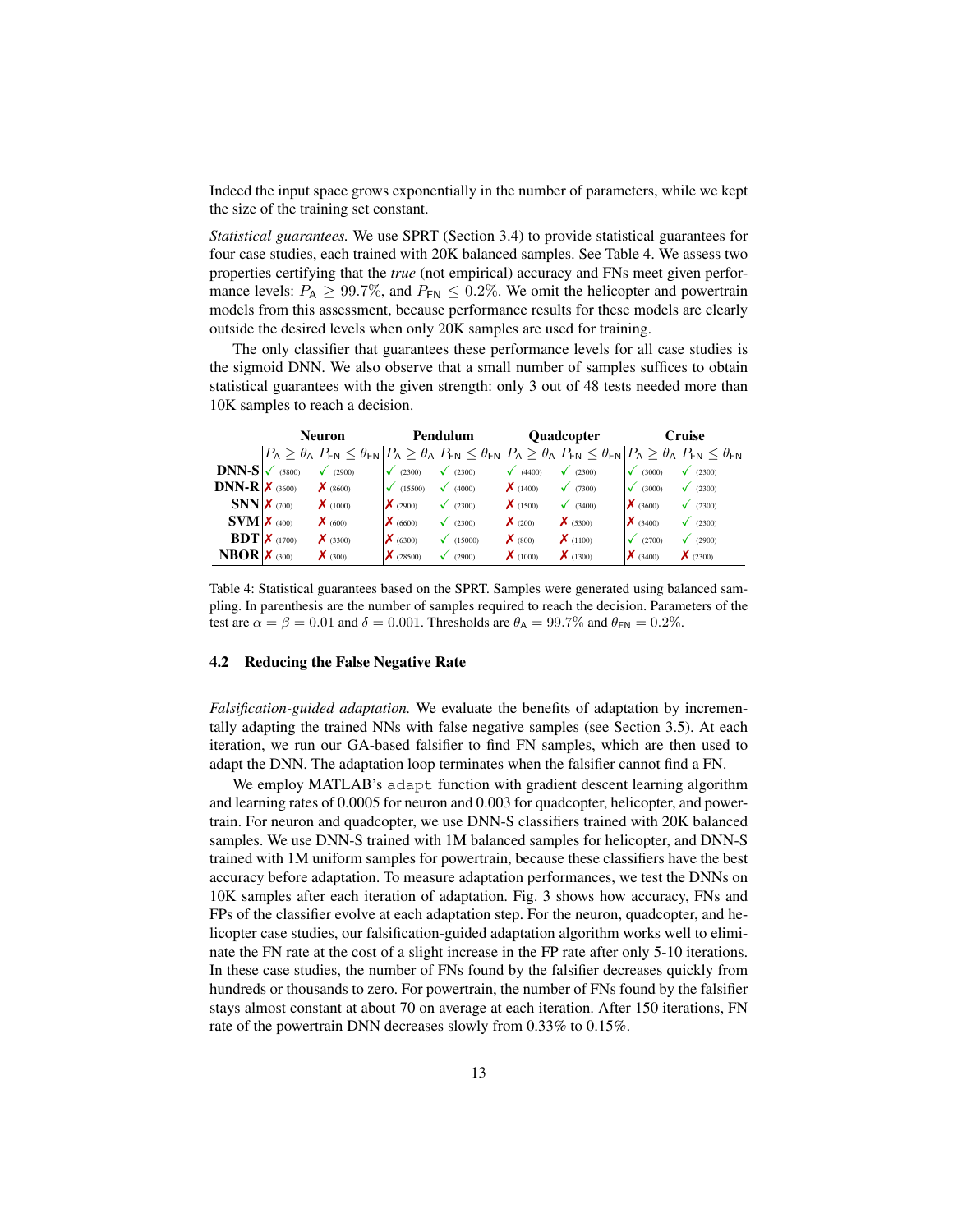Figure 4 visualizes the effects of adaptation on the DNN-S classifier for the neuron case study. Fig. 4 (a) shows the prediction of the DNN after training with 20K samples. Fig. 4 (b) shows the prediction of the DNN after adaptation. We see that adaptation expands the predicted positive region to enclose all previous FN samples, i.e., they are correctly re-classified as positive. The enlarged positive region also means the adapted DNN is more conservative, producing more FPs as shown in Fig. 4 (b).



Fig. 3: Impact of incremental adaptation on empirical accuracy, FN and FP rates. FP-rate curve for powertrain is omitted to allow using a scale that shows the decreasing trend of the FN rate. The FP rate for powertrain increases from 0.48% to 2.89%.



Fig. 4: Effects of adaptation on the DNN-S for the neuron case study. The white region is the predicted negative region. The yellow region is the predicted positive region. Red dots are FN samples. Crosses are FP samples.

*Threshold selection.* We show that threshold selection can considerably reduce the FN rate. Figure 5 shows the effect of threshold selection on accuracy, FN rate, and FP rate for classifier DNN-S trained with uniform sampling (20K samples for neuron and quadcopter, 1M samples for helicoper and powertrain). Pendulum and cruise control case studies are excluded as they have low FN rate ( $\leq 0.01\%$ ) prior to threshold selection.



Fig. 5: Impact of classification threshold on empirical accuracy, FN rate, and FP rate. For the neuron case study, selecting  $\theta = 0.32$  reduces the FN rate from  $10^{-3}$  to  $5 \cdot 10^{-4}$ , with an accuracy loss of only 0.02%. With  $\theta = 0.06$ , we obtain a zero FN rate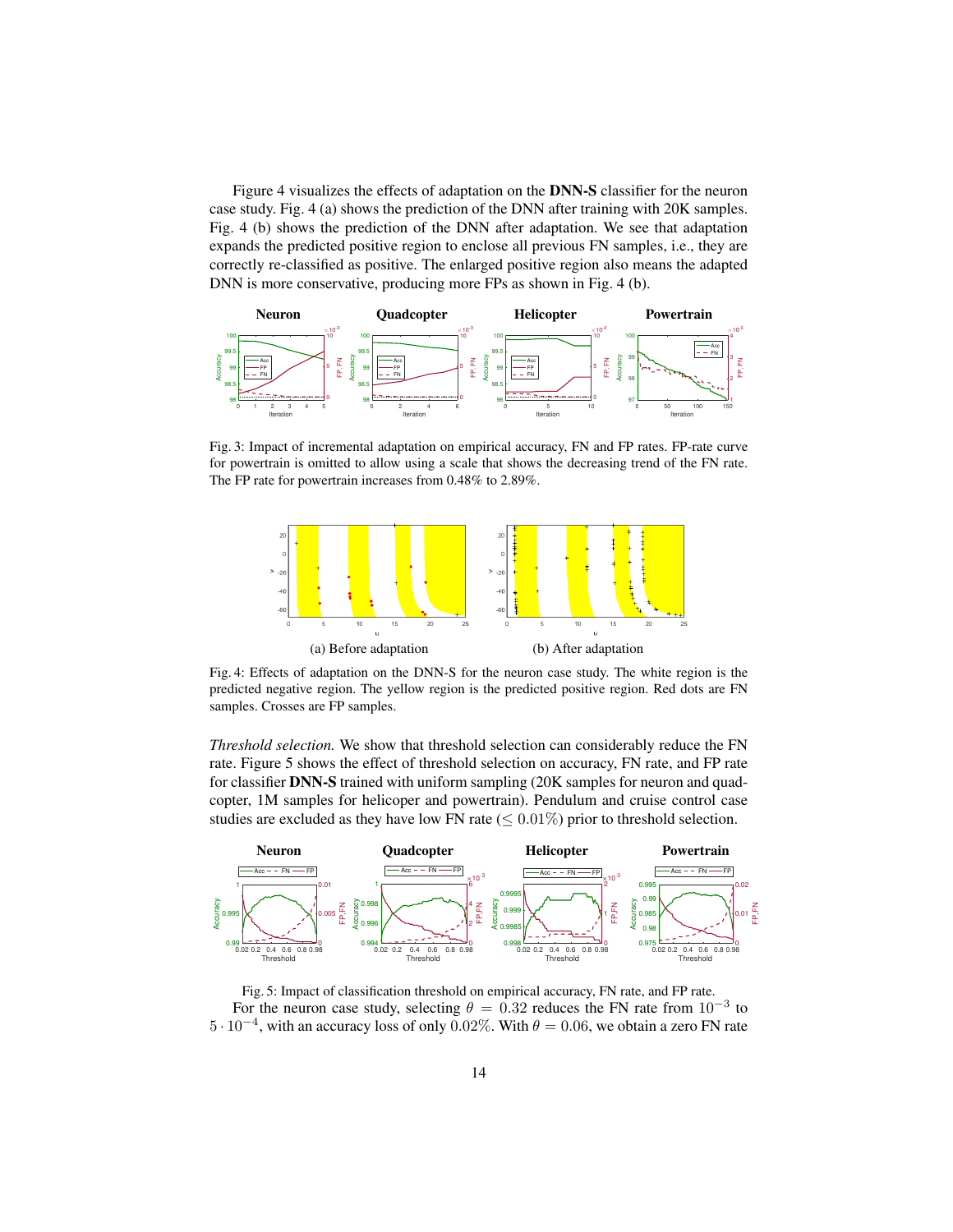and a minor accuracy loss of 0.37%. For quadcopter, selecting  $\theta = 0.28$  decreases the FN rate from  $4 \cdot 10^{-4}$  to  $10^{-4}$ , with an accuracy loss of just 0.02%. Selecting  $\theta = 0.16$ yields zero FN rate and accuracy loss of just 0.12%. For helicopter, selecting  $\theta = 0.33$ reduces the FN rate from  $3 \cdot 10^{-4}$  to  $2 \cdot 10^{-4}$ , with an *accuracy gain* of 0.01%. For powertrain,  $\theta = 0.34$  yields a good trade-off between FN rate reduction (from 3.3·10<sup>-3</sup> to  $2.1 \cdot 10^{-3}$ ) and accuracy loss (0.1%).

# 5 Related Work

Related work includes techniques for *simulation-based verification*, which enables rigorous system analysis from finitely many executions. Statistical model checking [24] for the verification of probabilistic systems with statistical guarantees is an example of this form of verification. Simulation is also used for falsification and reachability analysis of hybrid systems [1,2]. Our NSC approach also simulates system executions (when the system is deterministic), but for the purpose of learning a state classifier.

Other applications of *machine learning in verification* include parameter synthesis of stochastic systems [5], techniques for inferring temporal logic specifications from examples [4], synthesis of invariants for program verification [27,14], and reachability checking of Markov decision processes [6].

For safety-critical applications, *verification of NNs* has become a very active area, with a focus on the derivation of adversarial inputs (i.e., those that induce incorrect predictions). Most such approaches rely on SMT-based techniques [18,21,11], while sampling-based methods are used in [10] for the analysis of NN components "in the loop" with cyber-physical system models. Similarly, our adaptation method systematically searches for adversarial inputs (FNs) to render the classifier more conservative. A related problem is that of range estimation [29], i.e., computing safe and tight enclosures for the predictions of an NN over a (convex) input region. Such methods could be used to extend NSC classification to sets of states.

### 6 Conclusions

We have introduced the state classification problem for hybrid systems and offered a highly efficient solution based on neural state classification. NSC features high accuracy and low false-negative rates, while including techniques for virtually eliminating such errors and for certifying an NSC classifier's performance with statistical guarantees. Plans for future work include considering more expressive temporal properties and extending our approach to stochastic hybrid systems.

#### References

- 1. Annpureddy, Y., et al.: S-TaLiRo: A tool for temporal logic falsification for hybrid systems. In: TACAS. vol. 6605, pp. 254–257. Springer (2011)
- 2. Bak, S., Duggirala, P.S.: Rigorous simulation-based analysis of linear hybrid systems. In: TACAS. pp. 555–572. Springer (2017)
- 3. Bak, S., et al.: Hybrid automata: From verification to implementation. International Journal on Software Tools for Technology Transfer pp. 1–18 (2017)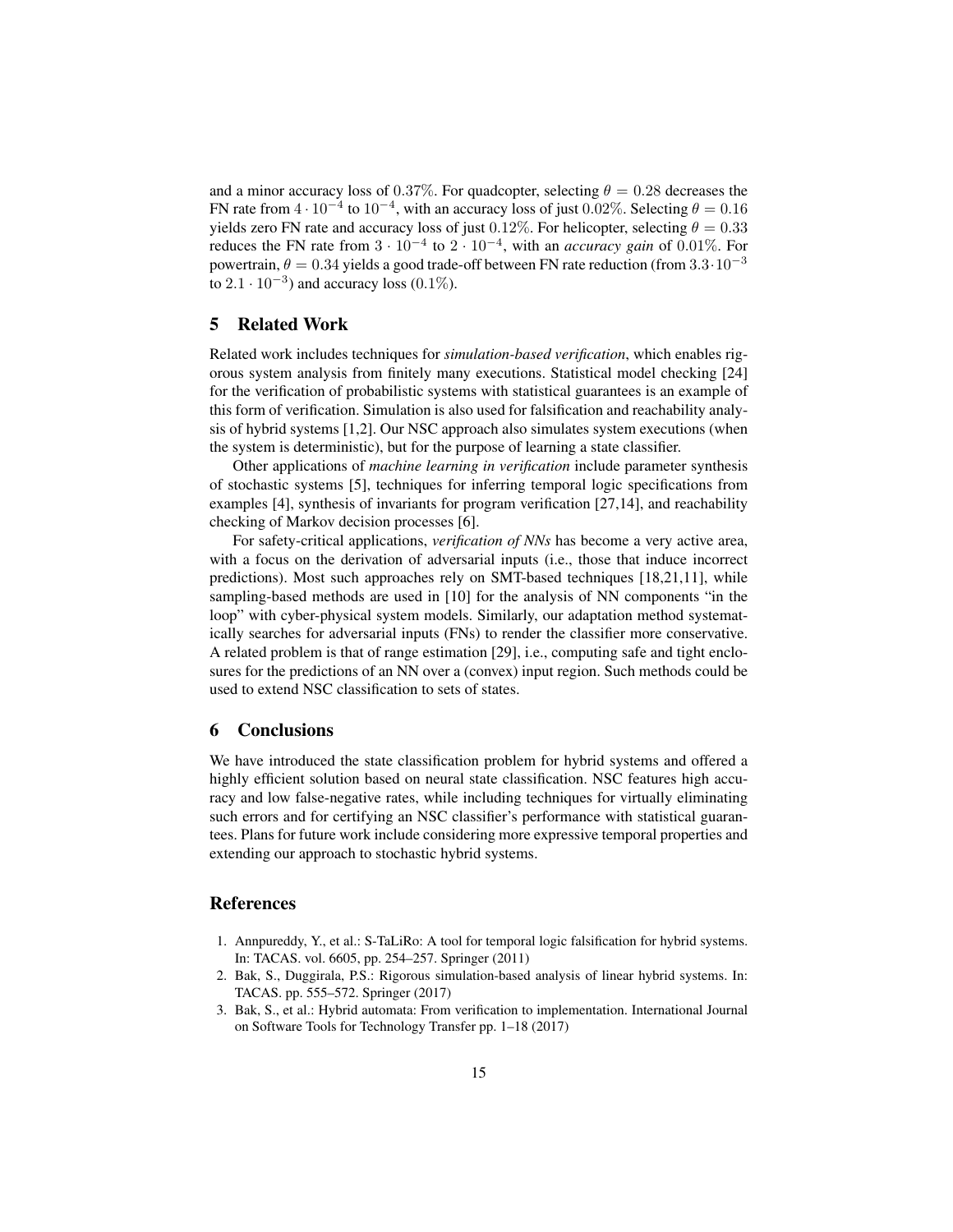- 4. Bartocci, E., Bortolussi, L., Sanguinetti, G.: Data-driven statistical learning of temporal logic properties. In: FORMATS. pp. 23–37. Springer (2014)
- 5. Bortolussi, L., Silvetti, S.: Bayesian statistical parameter synthesis for linear temporal properties of stochastic models. In: TACAS. pp. 396–413 (2018)
- 6. Brazdil, T., et al.: Verification of Markov decision processes using learning algorithms. In: ´ ATVA. pp. 98–114. Springer (2014)
- 7. Brihaye, T., et al.: On reachability for hybrid automata over bounded time. In: ICALP. pp. 416–427. Springer (2011)
- 8. Chen, X., et al.: A benchmark suite for hybrid systems reachability analysis. In: NFM. pp. 408–414. Springer (2015)
- 9. Clarke, E., Grumberg, O., Jha, S., Lu, Y., Veith, H.: Counterexample-guided abstraction refinement. In: CAV. pp. 154–169. Springer (2000)
- 10. Dreossi, T., Donze, A., Seshia, S.A.: Compositional falsification of cyber-physical systems ´ with machine learning components. In: NFM. pp. 357–372. Springer (2017)
- 11. Ehlers, R.: Formal verification of piece-wise linear feed-forward neural networks. In: ATVA. pp. 269–286 (2017)
- 12. Frehse, G., et al.: SpaceEx: Scalable verification of hybrid systems. In: CAV. pp. 379–395. Springer (2011)
- 13. Gao, S., Kong, S., Clarke, E.M.: dReal: An SMT solver for nonlinear theories over the reals. In: International Conference on Automated Deduction. pp. 208–214. Springer (2013)
- 14. Garg, P., et al.: Learning invariants using decision trees and implication counterexamples. ACM Sigplan Notices 51(1), 499–512 (2016)
- 15. Gibiansky, A.: Quadcopter dynamics and simulation (2012), http://andrew. gibiansky.com/blog/physics/quadcopter-dynamics/
- 16. Henzinger, T.A., et al.: What's decidable about hybrid automata? In: STOC. pp. 373–382 (1995)
- 17. Hornik, K., Stinchcombe, M., White, H.: Multilayer feedforward networks are universal approximators. Neural networks 2(5), 359–366 (1989)
- 18. Huang, X., et al.: Safety verification of deep neural networks. In: CAV. pp. 3–29 (2017)
- 19. Jin, X., et al.: Powertrain control verification benchmark. In: HSCC. pp. 253–262 (2014)
- 20. Kannan, R., Lovász, L., Simonovits, M.: Random walks and an  $o^*(n^5)$  volume algorithm for convex bodies. Random structures and algorithms 11(1), 1–50 (1997)
- 21. Katz, G., et al.: Reluplex: An efficient SMT solver for verifying deep neural networks. In: CAV. pp. 97–117 (2017)
- 22. Kwiatkowska, M., Norman, G., Parker, D.: Stochastic model checking. In: SFM. pp. 220– 270. Springer (2007)
- 23. LeCun, Y., Bengio, Y., Hinton, G.: Deep learning. Nature 521(7553), 436 (2015)
- 24. Legay, A., Delahaye, B., Bensalem, S.: Statistical model checking: An overview. In: RV. pp. 122–135. Springer (2010)
- 25. Mitchell, M.: An introduction to genetic algorithms. MIT press (1998)
- 26. Sen, K., Rosu, G., Agha, G.: Online efficient predictive safety analysis of multithreaded programs. In: TACAS. vol. 2988, pp. 123–138. Springer (2004)
- 27. Sharma, R., et al.: A data driven approach for algebraic loop invariants. In: ESOP. pp. 574– 592. Springer (2013)
- 28. Vapnik, V.: The nature of statistical learning theory. Springer (2013)
- 29. Xiang, W., Tran, H.D., Johnson, T.T.: Output reachable set estimation and verification for multi-layer neural networks. arXiv preprint arXiv:1708.03322 (2017)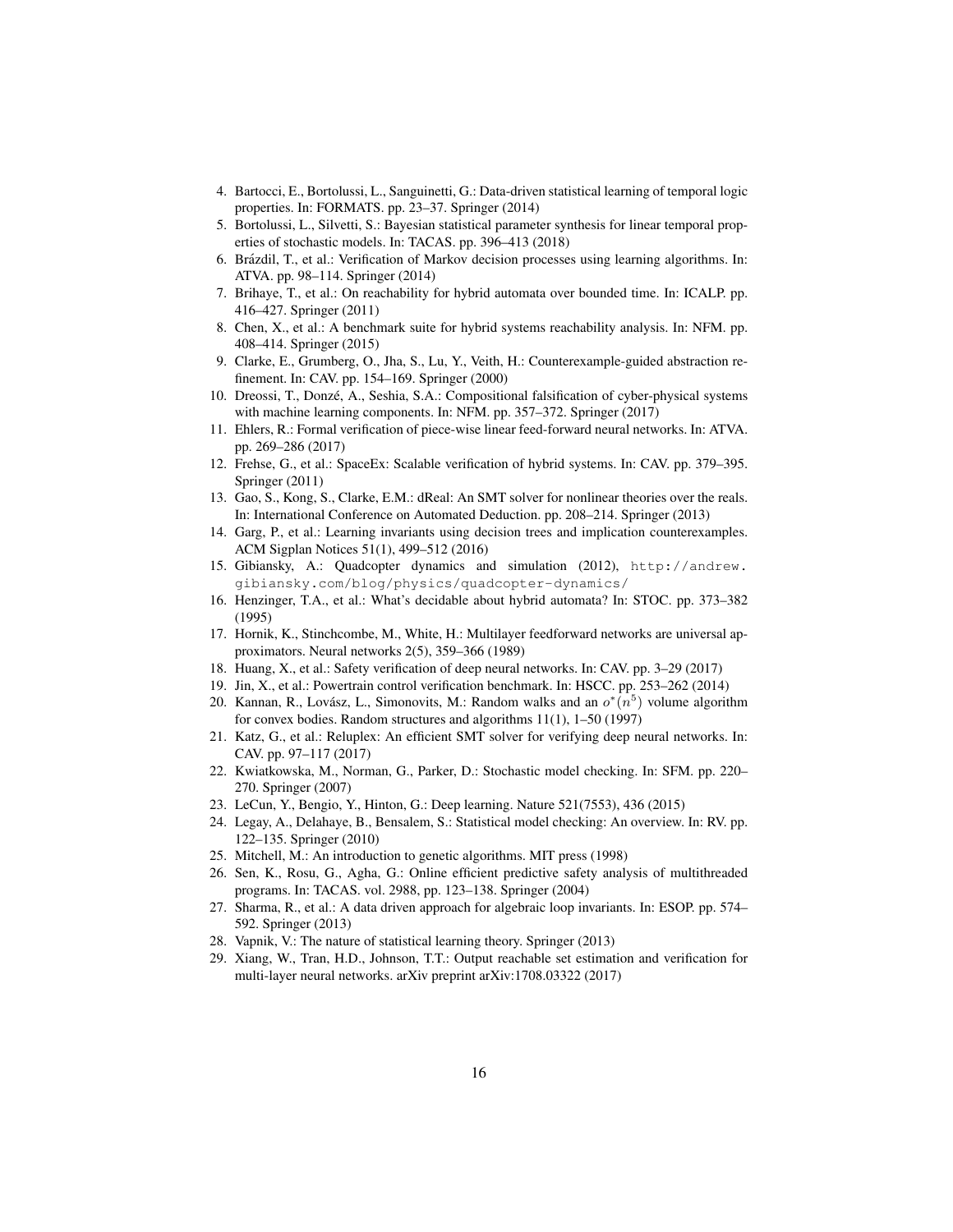# A Proofs

#### A.1 Shallow NNs are universal approximators for state classification

We first need the following mild assumptions:

- 1.  $S(\mathcal{M})$  is compact and Euclidean. This is satisfied in any practical instance of the SCP (after mapping discrete locations into  $\mathbb{R}$ ), e.g., by specifying the state space as a convex set.
- 2.  $\mathbb{T} \subset \mathbb{Q}$ , i.e., the time domain is rational (and not dense). This means that trajectories (and thus, reachability) are not considered at irrational time points, an assumption that is reasonable and at the core of any hybrid system simulation/verification tool.
- 3. The true state classifier  $F^*$  of Definition 5 is such that, for any  $s \in S(\mathcal{M})$ ,  $F^*(s')$ is constant for all  $s' \in \mathcal{B}(s)$ , where  $\mathcal{B}(s)$  is the smallest rectangle with rational endpoints containing s. This is also quite reasonable, as reachability tools typically work by replacing s with the smallest box with endpoints that are representable in machine arithmetic.

*Proof.* To prove that shallow NNs are universal approximators for the true state classifier  $F^*$ , we need to demonstrate that  $F^*$  is defined over a compact set (true by assumption 1), and that  $F^*$  is Borel-measurable.

The latter is proved by showing that the positive (or, equivalently, negative) region  $F^{*-1}(1)$  is a Borel set, i.e., it is formed from countable union, intersection and complement of closed (or open) sets.

Note that the set of states reachable from  $s$  within time  $T$  is Borel as it is defined by  $R(s,T) = \bigcup_{t \leq T} {\rho(t) \mid \rho \text{ is a trajectory from } s}$  where  $\rho(t)$  is the state at time t in trajectory  $\rho$ . By assumption 2, the outermost union is countable and thus,  $R(s, T)$ is Borel because, due to the finite number of HA locations, there is a finite number of trajectories from s. Then, we can define the positive region by  $F^{*-1}(1) = \{s \in$  $S(\mathcal{M}) \mid R(s,T) \cap U \neq \emptyset$ , which by assumption 3, is equivalent to  $F^{*-1}(1) = \{s' \in$  $S(\mathcal{M}) \cap \mathbb{Q}^n \mid R(s',T) \cap U \neq \emptyset$ . The latter is constructed by countable union (we consider only rational states s'), and thus,  $F^{*-1}(1)$  is Borel.

#### A.2 Proof of Theorem 1

In this section, we give a proof for the first part of Theorem 1, i.e., every trajectory of  $M$  is reversible. The proof for the second part, i.e., every trajectory of  $\overline{M}$  is forwardfeasible, is similar.

*Proof.* Consider a trajectory  $\rho(t) = (l(t), \mathbf{x}(t))$  of M starting in state  $s(0) = (\rho \cdot l(0),$  $\rho \cdot \mathbf{x}(0)$ ) and ending in state  $s(T) = (\rho \cdot l(T), \rho \cdot \mathbf{x}(T))$ , and its corresponding sequence of switching time points  $(\xi_i^{\rho})_{i=0...k}$ . Let  $\overleftarrow{\rho}(t)$  be the reverse trajectory of  $\rho$ , and let  $(\overleftarrow{\xi}_i)_{i=0...k}$  be the corresponding switching time points of  $\overleftarrow{\rho}$ . We prove that  $\overleftarrow{\rho}$  is a trajectory of  $\overleftarrow{\mathcal{M}}$ , i.e., we prove that:

1.  $\overleftarrow{\xi}_0 = 0$ ,  $\overleftarrow{\xi}_i < \overleftarrow{\xi}_{i+1}$   $\forall i = 0, \dots, k-1$ , and  $\overleftarrow{\xi}_k = T$ , i.e., the sequence of reverse switching time points increases, starts with  $0$  and ends with  $T$ .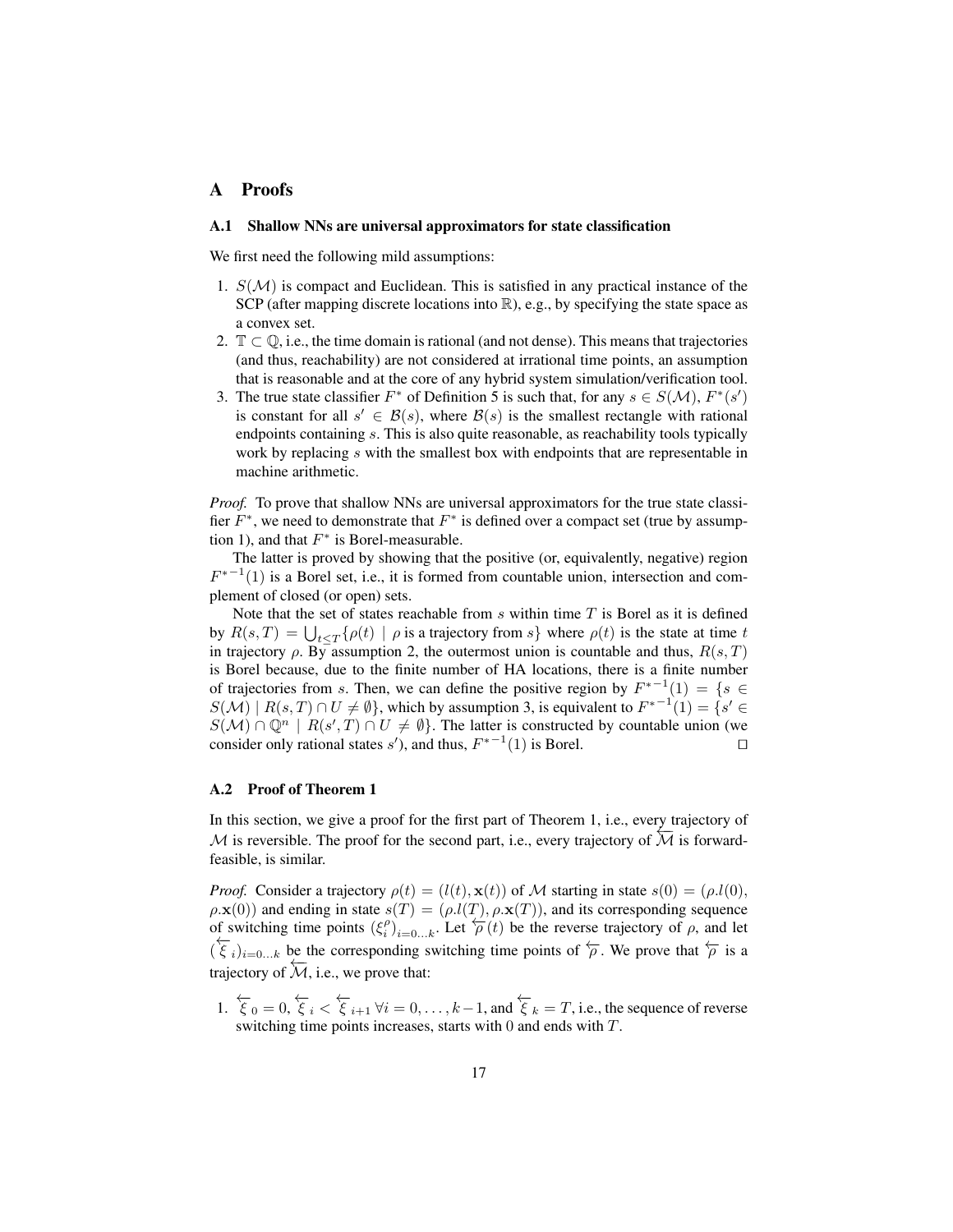- 2.  $\overleftarrow{\rho}$ ,  $l(0) = \rho$ ,  $l(T)$ ,  $\overleftarrow{\rho}$ ,  $\mathbf{x}(0) = \rho \cdot \mathbf{x}(T)$ ,  $\overleftarrow{\rho}$ ,  $l(T) = \rho$ ,  $l(0)$ ,  $\overleftarrow{\rho}$ ,  $\mathbf{x}(T) = \rho \cdot \mathbf{x}(0)$ , i.e., the reverse trajectory starts in  $\rho$ 's terminal state and ends in  $\rho$ 's initial sate.
- 3.  $\forall i = 0, \ldots, k-1, \forall t \in [\overleftarrow{\xi}_i, \overleftarrow{\xi}_{i+1})$ .  $\overleftarrow{\rho} \cdot \dot{\mathbf{x}}(t) = \overleftarrow{\mathcal{M}}. Flow(\overleftarrow{\rho} \cdot l(\overleftarrow{\xi}_i))(\overleftarrow{\rho} \cdot \mathbf{x}(t)),$ i.e., the continuous evolution is consistent with the differential equation of the corresponding location in  $\overleftarrow{\mathcal{M}}$ .
- 4.  $\forall i = 0, \ldots, k-1, \forall t \in [\overleftarrow{\xi}_i, \overleftarrow{\xi}_{i+1})$ .  $\overleftarrow{\rho} \cdot \mathbf{x}(t) \in \overleftarrow{\mathcal{M}}. Inv(\overleftarrow{\rho} \cdot l(\overleftarrow{\xi}_i))$ , i.e.,  $\overleftarrow{\rho}$  is consistent with  $\overline{\mathcal{M}}$ 's invariants.
- $5. \ \forall i = 0, \ldots, k-1. \ \exists (\overleftarrow{\rho} . l(\overleftarrow{\xi}_i), \overleftarrow{\rho}, \overleftarrow{\nu}, \overleftarrow{\rho} . l(\overleftarrow{\xi}_{i+1})) \in \overleftarrow{\mathcal{M}}. Trans: \overleftarrow{\rho} . \mathbf{x}(\overleftarrow{\xi}_{i+1}) \in$  $\overleftarrow{g} \quad \wedge \quad \overleftarrow{\rho} \cdot \mathbf{x}(\overleftarrow{\xi}_{i+1}) \in \overleftarrow{\rho} \cdot \mathbf{x}(\overleftarrow{\xi}_{i+1}), \text{ where } \overleftarrow{\rho} \cdot \mathbf{x}(\overleftarrow{\xi}_{i+1}) = \lim_{t \to \overleftarrow{\xi}_{i+1}} \overleftarrow{\rho} \cdot \mathbf{x}(t),$

i.e.,  $\overleftarrow{\rho}$  is consistent with  $\overleftarrow{\mathcal{M}}$ 's transition relations. Note that we take liberties with notation here and in the proof that follows: if  $\overleftarrow{v}$  is deterministic, then  $\overleftarrow{\rho}$   $\mathbf{x}(\overleftarrow{\xi}_{i+1}) \in$  $\overleftarrow{v}(\overleftarrow{\rho}.x(\overleftarrow{\xi}_{i+1}))$  really means  $\overleftarrow{\rho}.x(\overleftarrow{\xi}_{i+1}) = \overleftarrow{v}(\overleftarrow{\rho}.x(\overleftarrow{\xi}_{i+1})).$ 

**Proof of 1.** From the definition of trajectory  $\xi_0 = 0$ ,  $\xi_k = T$ , and  $\xi_i < \xi_{i+1}$ ,  $\forall i =$  $0, \ldots, k-1$ . Therefore, from the definition of reverse trajectory,  $\overleftarrow{\xi}_0 = T - \xi_k = 0$ ,  $\frac{0}{\xi}$ , ...,  $k-1$ . Therefore, from the definition of reverse trajectory,  $\overleftarrow{\xi}_0 = T - \xi_k = 0$ ,  $\overleftarrow{\xi}_k = T - \xi_0 = T$ , and  $\overleftarrow{\xi}_i = T - \xi_{k-i} < T - \xi_{k-i-1} = \overleftarrow{\xi}_{i+1}, \forall i = 0, \ldots, k-1$ . **Proof of 2.** From the definition of reverse trajectory, we readily obtain  $\overleftarrow{\rho}$ .l(0) =  $\rho.l(T), \overleftarrow{\rho} \cdot \mathbf{x}(0) = \rho \cdot \mathbf{x}(T), \overleftarrow{\rho} \cdot l(T) = \rho.l(0), \overleftarrow{\rho} \cdot \mathbf{x}(T) = \rho \cdot \mathbf{x}(0).$ 

**Proof of 3.** Consider the time interval  $(\overleftarrow{\xi}_i, \overleftarrow{\xi}_{i+1})$  of the reverse trajectory and the corresponding time interval ( $\xi_{k-i-1}, \xi_{k-i}$ ) of the forward trajectory. We have  $\forall t \in$  $(\xi_{k-i-1}, \xi_{k-i}), \ \rho.\dot{\mathbf{x}}(t) = \mathcal{M}.Flow(\rho.l(\xi_{k-i-1}))(\rho.\mathbf{x}(t)).$  That means, for all  $t \in$  $(\xi_{k-i-1}, \xi_{k-i})$ , we have the following equivalent equations:

$$
\rho \cdot \mathbf{x}(\xi_{k-i}) = \rho \cdot \mathbf{x}(t) + \int_{t}^{\xi_{k-i}} \mathcal{M}.Flow(\rho.l(\xi_{k-i-1}))(x(\tau))d\tau
$$
  
\n
$$
\rho \cdot \mathbf{x}(t) = \rho \cdot \mathbf{x}(\xi_{k-i}) - \int_{t}^{\xi_{k-i}} \mathcal{M}.Flow(\rho.l(\xi_{k-i-1}))(x(\tau))d\tau
$$
  
\n
$$
\rho \cdot \mathbf{x}(t) = \rho \cdot \mathbf{x}(\xi_{k-i}) - \int_{T-\xi_{k-i}}^{T-t} \mathcal{M}.Flow(\rho.l(\xi_{k-i-1}))(x(\tau))d\tau
$$
  
\n
$$
\rho \cdot \mathbf{x}(t) = \rho \cdot \mathbf{x}(\xi_{k-i}) + \int_{T-\xi_{k-i}}^{T-t} -\mathcal{M}.Flow(\rho.l(\xi_{k-i-1}))(x(\tau))d\tau
$$
  
\n
$$
\rho \cdot \mathbf{x}(t) = \rho \cdot \mathbf{x}(\xi_{k-i}) + \int_{T-\xi_{k-i}}^{T-t} -\mathcal{M}.Flow(\overleftarrow{\rho}.l(\overleftarrow{\xi}_{i}))(x(\tau))d\tau
$$
  
\n
$$
\overleftarrow{\rho} \cdot \mathbf{x}(T-t) = \overleftarrow{\rho} \cdot \mathbf{x}(\overleftarrow{\xi}_{i}) + \int_{\overleftarrow{\xi}_{i}}^{T-t} \overleftarrow{\mathcal{M}}.Flow(\overleftarrow{\rho}.l(\overleftarrow{\xi}_{i}))(x(\tau))d\tau
$$

The last equation means for all  $t \in (\overleftarrow{\xi}_i, \overleftarrow{\xi}_{i+1})$ , we have:

$$
\overleftarrow{\rho}.\dot{\mathbf{x}}(t) = \overleftarrow{\mathcal{M}}.\text{Flow}(\overleftarrow{\rho}.\text{l}(\overleftarrow{\xi}_{i}))(\overleftarrow{\rho}.\mathbf{x}(t)).\tag{2}
$$

Since  $\overleftarrow{\xi}_i$  is a switching time point,  $x(\overleftarrow{\xi}_i)$  is the initial condition for the evolution of x in mode  $\overleftarrow{\rho}$  .l( $\overleftarrow{\xi}_i$ ). Therefore, Eq. 2 holds for all  $t \in [\overleftarrow{\xi}_i, \overleftarrow{\xi}_{i+1})$ .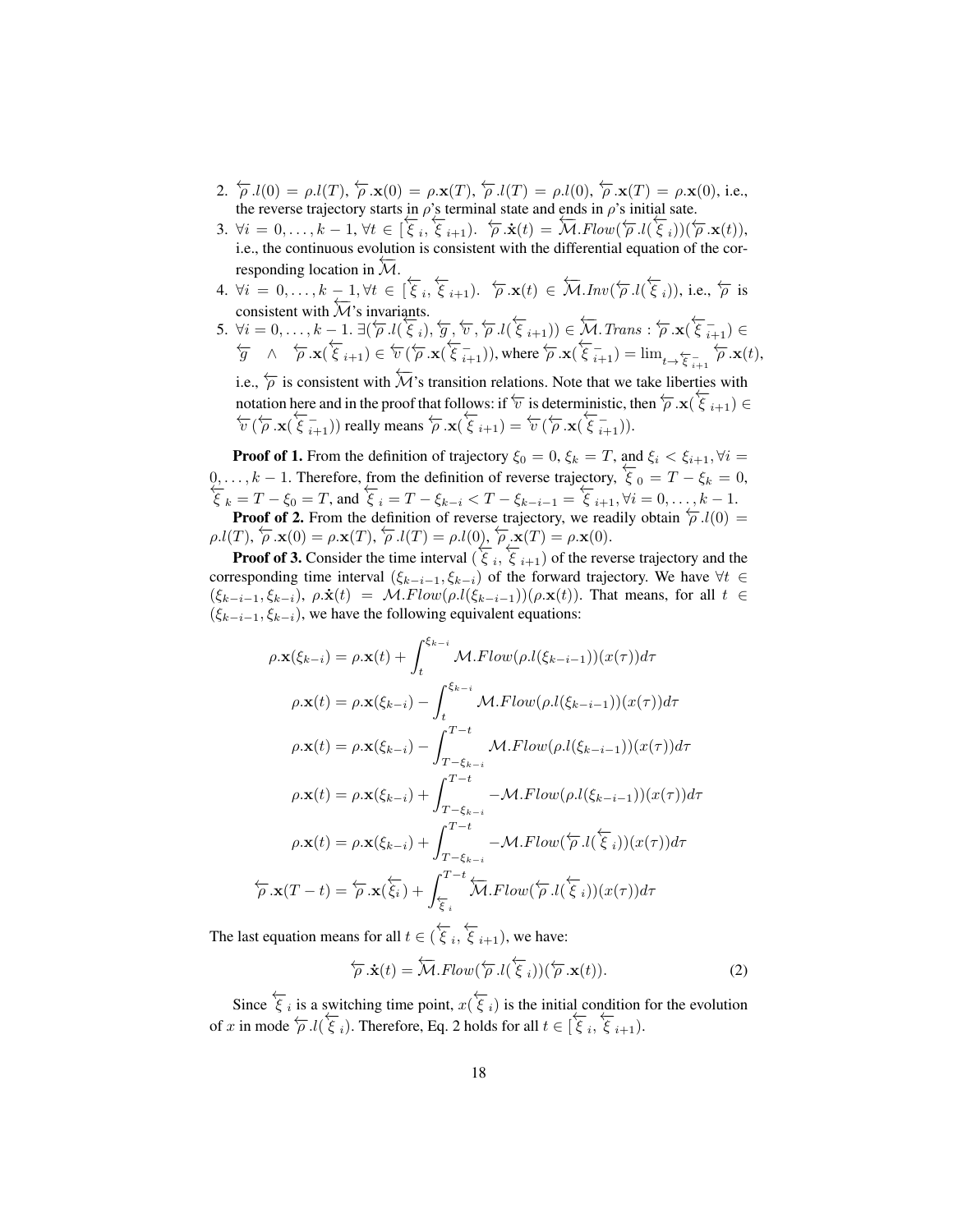**Proof of 4.** Consider the time interval  $[\overleftarrow{\xi}_i, \overleftarrow{\xi}_{i+1})$  of the reverse trajectory and the corresponding time interval  $[\xi_{k-i-1}, \xi_{k-i}]$  of the forward trajectory. We have  $\overleftarrow{\rho} \cdot \mathbf{x}(t) =$  $\rho \cdot \mathbf{x}(T-t) \in \mathcal{M}.Inv(\rho.\mathit{l}(\xi_{k-i-1})) = \mathcal{M}.Inv(\overleftarrow{\rho}.\mathit{l}(\overleftarrow{\xi}_i)) = \overleftarrow{\mathcal{M}}.Inv(\overleftarrow{\rho}.\mathit{l}(\overleftarrow{\xi}_i))$ 

**Proof of 5.** Consider a time point  $\overleftarrow{\xi}_{i+\underline{1}}, 0 \leq i \leq k$ , when the reverse trajectory jumps from mode  $\overleftarrow{\rho}$ . $l(\overleftarrow{\xi}_i)$  to mode  $\overleftarrow{\rho}$ . $l(\overleftarrow{\xi}_{i+1})$ . According to definition of reverse trajectory, this time point corresponds to the time point  $\xi_{k-i-1}$  in the forward trajectory when the transition  $(\rho l(\xi_{k-i-2}), g, v, \rho l(\xi_{k-i-1}))$  occurs. By definition of reverse HA, there exists a transition  $(\rho \cdot l(\xi_{k-i-1}), \overleftarrow{g}, \overleftarrow{v}, \rho \cdot l(\xi_{k-i-2}))$  in  $\overleftarrow{\mathcal{M}}$ . *Trans.* By definition of reverse trajectory, this transition is the same as  $(\overleftarrow{\rho} . l(\overleftarrow{\xi}_i), \overleftarrow{\sigma}, \overleftarrow{\nu}, \overleftarrow{\rho} . l(\xi_{i+1}))$ . We prove that  $\overleftarrow{\varphi} \cdot \mathbf{x} (\overleftarrow{\xi}_{i+1}) \in \overleftarrow{g}$  and  $\overleftarrow{\varphi} \cdot \mathbf{x} (\overleftarrow{\xi}_{i+1}) \in \overleftarrow{v} (\overleftarrow{\varphi} \cdot \mathbf{x} (\overleftarrow{\xi}_{i+1}))$ .

We have  $\rho \cdot \mathbf{x}(\xi_{k-i-1}) = v(\rho \cdot \mathbf{x}(\xi_{k-i-1}))$  and  $\overleftarrow{v}$  is the inverse of v, therefore:

$$
\rho \cdot \mathbf{x}(\xi_{k-i-1}^-) \in \overleftarrow{v} \left(\rho \cdot \mathbf{x}(\xi_{k-i-1})\right) \tag{3}
$$

Since  $\overleftarrow{g} = v(g)$  and  $\rho \cdot \mathbf{x}(\xi_{k-i-1}) = v(\rho \cdot \mathbf{x}(\xi_{k-i-1}^{-}))$ , we also have:

$$
\rho.\mathbf{x}(\xi_{k-i-1}) \in \overleftarrow{g} \tag{4}
$$

Consider the interval  $[\xi_{k-i-1}, \xi_{k-i}]$ , we have the following equivalent equations.

$$
\rho.\mathbf{x}(\xi_{k-i-1}) = \lim_{t \to \xi_{k-i-1}^+} \rho.\mathbf{x}(\xi_{k-i}) - \int_t^{\xi_{k-i}} \mathcal{M}.Flow(\rho.l(\xi_{k-i-1}))(\mathbf{x}(\tau))d\tau
$$
  
\n
$$
\rho.\mathbf{x}(\xi_{k-i-1}) = \lim_{T-t \to (T-\xi_{k-i-1})^-} \rho.\mathbf{x}(\xi_{k-i}) - \int_{T-\xi_{k-i}}^{T-t} \mathcal{M}.Flow(\rho.l(\xi_{k-i-1}))(\mathbf{x}(\tau))d\tau
$$
  
\n
$$
\rho.\mathbf{x}(\xi_{k-i-1}) = \lim_{t \to (\xi_{k+1})^-} \stackrel{\leftarrow}{\rho}.\mathbf{x}(\xi_i) - \int_{\xi_i}^t \mathcal{M}.Flow(\rho.l(\xi_{k-i-1}))(\mathbf{x}(\tau))d\tau
$$
  
\n
$$
\rho.\mathbf{x}(\xi_{k-i-1}) = \lim_{t \to (\xi_{k+1})^-} \stackrel{\leftarrow}{\rho}.\mathbf{x}(\xi_i) + \int_{\xi_i}^t \mathcal{M}.Flow(\overline{\rho}.l(\xi_i))(\mathbf{x}(\tau))d\tau
$$
  
\n
$$
\rho.\mathbf{x}(\xi_{k-i-1}) = \stackrel{\leftarrow}{\rho}.\mathbf{x}(\overleftarrow{\xi}_{i+1})
$$

Combining with Eq. 4, we obtain  $\overleftarrow{\rho} \cdot \mathbf{x} \left( \overleftarrow{\xi}_i^- \right) \in \overleftarrow{g}$ .

Similarly, we can show that  $\overleftarrow{\rho} \cdot \mathbf{x}(\overleftarrow{\xi}_{i+1}) = \rho \cdot \mathbf{x}(\xi_{k-i-1})$ . Combining with Eq. 3, we have  $\overleftarrow{\rho} \cdot \mathbf{x} (\overleftarrow{\xi}_{i+1}) \in \overleftarrow{v} (\overleftarrow{\rho} \cdot \mathbf{x} (\overleftarrow{\xi}_{i+1})).$ 

#### A.3 Proof of Theorem 2

*Proof.* The proof follows from Vapnik's bounds for the generalization error of learning models [28], stating that  $Pr(\hat{P}_{err}^{te} \leq \hat{P}_{err}^{tr} + f(m, D, \eta)) \geq 1 - \eta$ , where  $\hat{P}_{err}^{te}$  is the test error,  $\hat{P}_{err}^{tr}$  is the training error, m is the number of training samples, and D is the VC dimension which is fixed and characterizes the expressiveness of the learning model. In particular,  $\lim_{m\to\infty} f(m, D, \eta) = 0$ , as the expression is defined by  $f(m, D, \eta) =$  $\sqrt{\frac{1}{m}(D(\log(2m/d) + 1) - \log(\eta/4))}$ . Rewrite  $\hat{P}_{err}^{te} = \hat{P}_{FP}^{te} + \hat{P}_{FN}^{te}$  as the sum of FP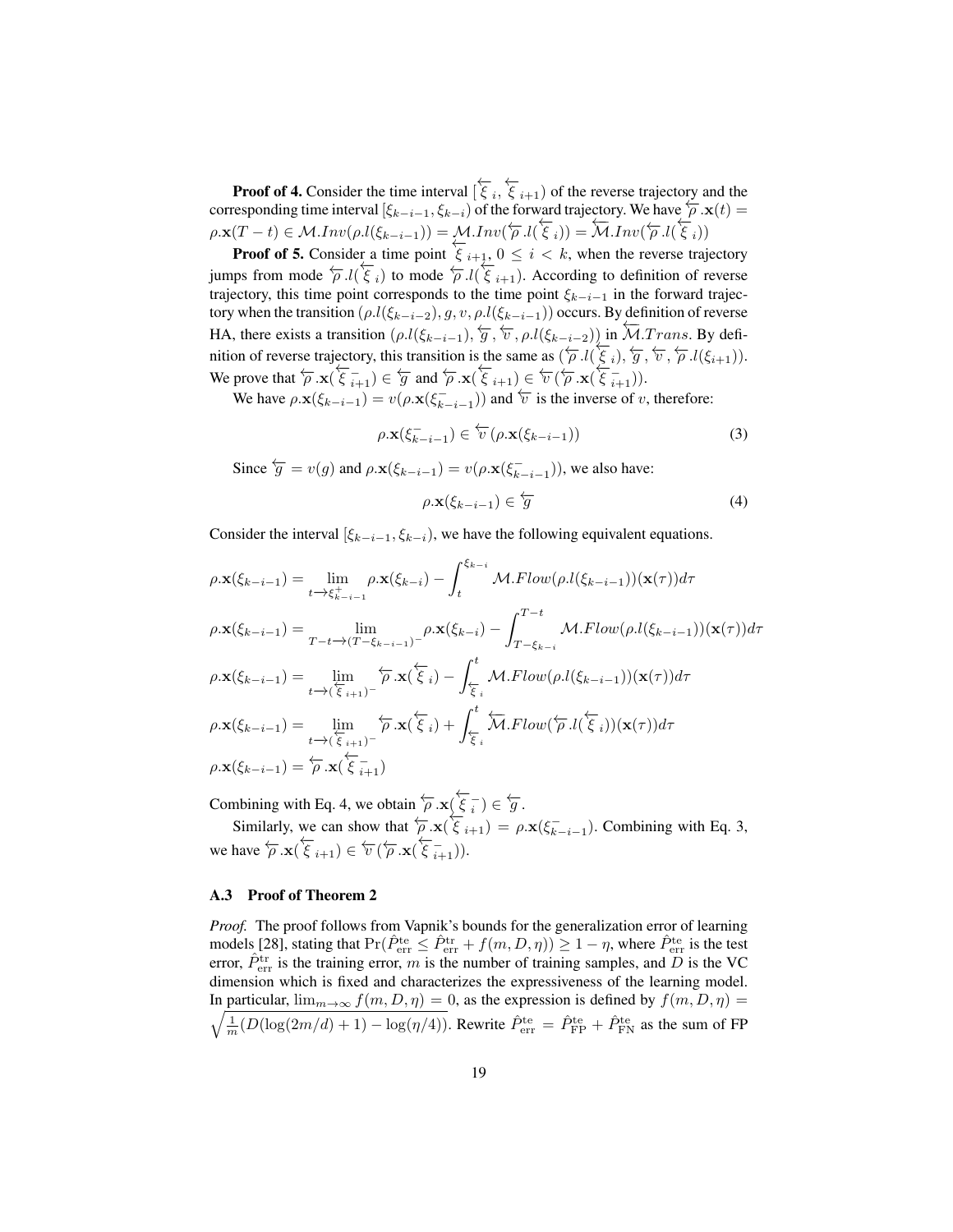and FN errors, and similarly for  $\hat{P}_{err}^{tr}$ . By assumption 1,  $\hat{P}_{FP}^{tr} \leq \hat{P}_{FP}^{te}$  and  $\hat{P}_{FN}^{tr} = 0$ . Thus, we can rewrite Vapnik's bounds as  $Pr(\hat{P}_{FN}^{te} \le f(m, D, \eta)) \ge 1 - \eta$ , implying that  $Pr(\lim_{m\to\infty} \hat{P}_{FN}^{te} = 0) \ge 1 - \eta$ . By assumption 2, the limit  $m \to \infty$  is attainable (the falsifier can always produce FNs if available), unless the falsifier cannot find any, which implies  $FN_k = \emptyset$  in absolute terms. Finally note that  $\lim_{m\to\infty} \hat{P}_{FN}^{\text{te}} = 0$  is equivalent to our hypothesis  $\lim_{k\to\infty} FN_k = \emptyset$ .

# B Statistical guarantees with Sequential Probability Ratio Test

We provide guarantees of the form  $P_A \ge \theta_A$  (i.e., the true accuracy value is above  $\theta_A$ ),  $P_{FN} \leq \theta_{FN}$  and  $P_{FP} \leq \theta_{FP}$  (i.e., the true rate of FNs and FPs are below  $\theta_{FN}$  and  $\theta_{FP}$ , respectively). Being based on hypothesis testing, such guarantees are precise up to arbitrary error bounds  $\alpha, \beta \in (0, 1)$ , such that the probability of Type-I errors (i.e., of accepting  $P_x < \theta_x$  when  $P_x \ge \theta_x$ , where  $x \in \{A, FN, FP\}$  is bounded by  $\alpha$ , and the probability of Type-II errors (i.e., of accepting  $P_x \ge \theta_x$  when  $P_x < \theta_x$ ) is bounded by β. The pair (α, β) is known as the *strength* of the test.

To ensure both error bounds simultaneously, the original test  $P_x \ge \theta_x$  vs  $P_x < \theta_x$ is relaxed by introducing a small indifference region, i.e., we test the hypothesis  $H_0$ :  $P_x \geq p_0$  against  $H_1$ :  $P_x \leq p_1$ , with  $p_0 > p_1$  [24]. Typically,  $p_0 = \theta_x + \delta$  and  $p_1 = \theta_x - \delta$  for some  $\delta > 0$ . We use Wald's sequential probability ratio test (SPRT) to provide the above guarantees. SPRT has the important advantage that it does not require a prescribed number of samples to accept one of the two hypotheses, but the decision is made if the available samples provide sufficient evidence. Specifically, after  $m$  samples,  $H_0$  is accepted if  $\frac{p_{1m}}{p_{0m}} \leq B$ , while  $H_1$  is accepted if  $\frac{p_{1m}}{p_{0m}} \geq A$ , where  $A = (1 - \beta)/\alpha$ ,  $B = \frac{\beta}{1-\alpha} \text{ and } \frac{p_{1m}}{p_{0m}} = \frac{p_1^{t_m} \cdot (1-p_1)^{fm}}{p_0^{t_m} \cdot (1-p_0)^{fm}}$  $\frac{p_1 \cdots (1-p_1)^{m_1}}{p_0^{t_m} \cdots (1-p_0)^{t_m}}$ , where  $t_m$  and  $f_m$  are, respectively, the numbers of positive and negative samples.

### C Background on Neural Networks

Let l be the number of layers of an NN, i.e.,  $l - 1$  hidden layers and one output layer. Let  $n_i$  be the number of neurons in layer i,  $i = 1, \ldots, l$ , with  $n_0$  being the size of the input vector.

For an input vector  $x \in \mathbb{R}^{n_0}$ , the output of the NN classifier is positive if  $F(x) \ge \theta$ , negative otherwise, where  $F(x)$  is the function represented by the NN and  $\theta$  is the classification threshold. Function  $F$  is of the following form:

$$
F = f_l \circ f_{l-1} \circ \ldots \circ f_1 \circ f_0,
$$

where  $\circ$  is the function composition operator,  $f_0$  is the input normalization function, and for  $i = 1, \ldots, l$ ,  $f_i$  is the function computed by the *i*-th layer. The input normalization function typically applies a linear scaling such that the input falls in the range  $[-1, 1]$ .

The output of layer *i* results from applying function  $f_i : \mathbb{R}^{n_{i-1}} \to \mathbb{R}^{n_i}$  to the output of the previous layer:

$$
f_i(p_{i-1}) = g_i(W_{i,i-1} \cdot p_{i-1} + b_i), \quad i = 1, ..., l
$$
 (5)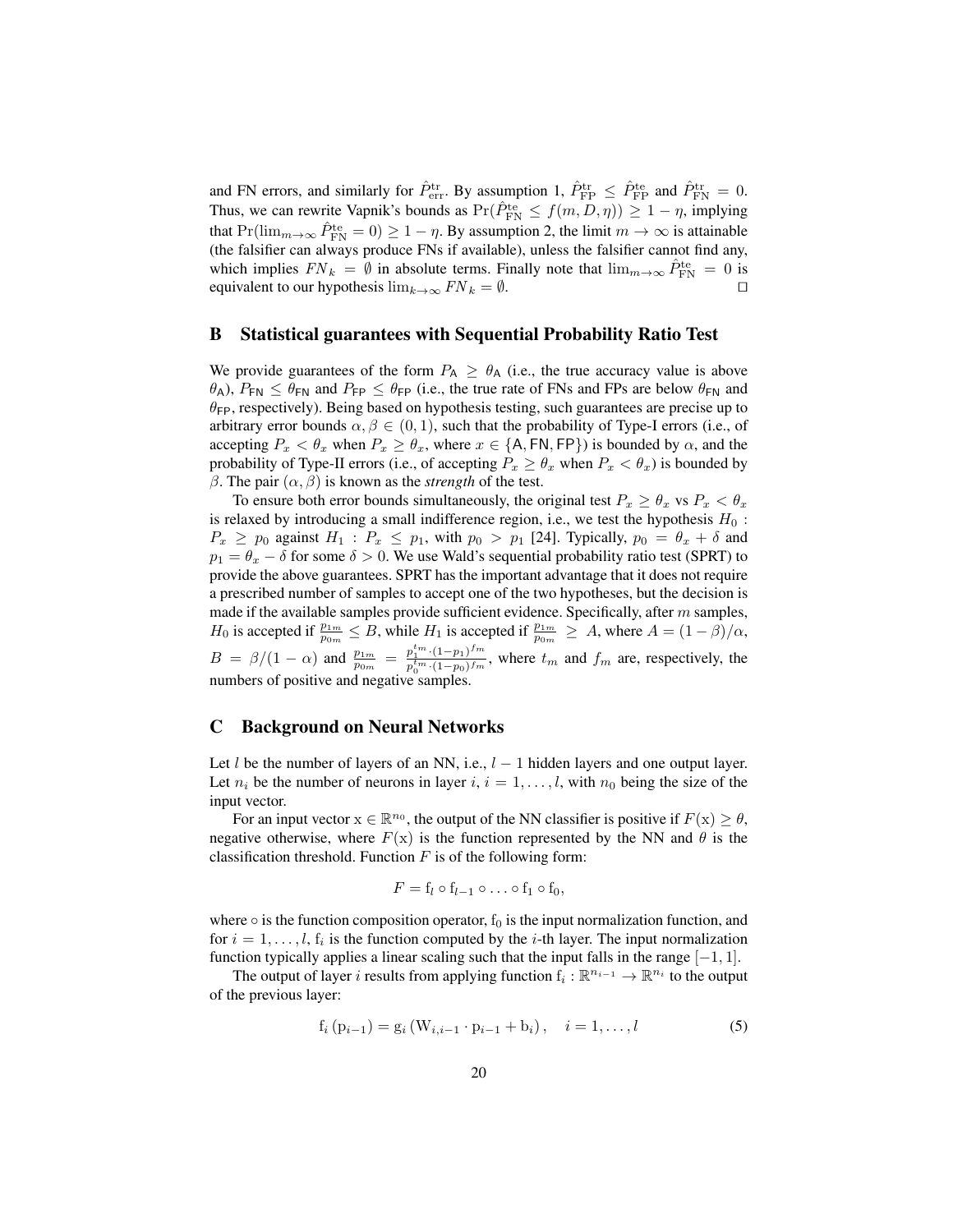where  $p_{i-1} \in \mathbb{R}^{n_{i-1}}$  is the output vector of layer  $i-1$ ,  $W_{i,i-1} \in \mathbb{R}^{n_i \times n_{i-1}}$  is the *weight matrix* that connects  $p_{i-1}$  to the neurons of layer  $i, b_i \in \mathbb{R}^{n_i}$  is the *bias vector* of layer  $i$ , and  $g_i$  is the *activation function* of the neurons of layer  $i$ .

Weights and biases are the function parameters learned during training, and are typically derived by minimizing the mean square error (or other error functions) between training data and network predictions. The most common optimization algorithm is gradient descent with backpropagation.

We consider two main static configurations of NNs. The first, called **DNN-S**, uses the Tan-Sigmoid activation function tansig for the hidden layers and the Log-Sigmoid activation function logsig for the output layer *l*. Let  $z \in \mathbb{R}^{n_i}$  be the argument of the activation function at layer *i*. Then, for neuron  $j = 1, \ldots, n_i$ , the above activation functions are given by:

tansig
$$
(z)_j = \frac{2}{1 + e^{-2 \cdot z_j}} - 1
$$
 and  $logsig(z)_j = \frac{1}{1 + e^{-z_j}}$ . (6)

The second configuration, called DNN-R, employs the rectified linear unit (ReLU) activation function relu for the hidden layers and the softmax function for the output layer *l*, where

$$
\text{relu}(z)_j = \max(0, z_j) \quad \text{and} \quad \text{softmax}(z)_j = \frac{e^{z_j}}{\sum_{k=1}^{n_i} e^{z_k}}.\tag{7}
$$

# D Models and case studies

We briefly introduce the case studies that we used for our evaluation.

*Spiking Neuron.* This model describes the evolution of a neuron's action potential. It is a deterministic HA with two continuous variables, one mode, one transition and nonlinear polynomial dynamics. We consider the unsafe set U defined by  $v \le 68.5$ , expressing that the neuron should not undershoot its resting potential. The time bound for the reachability property is  $T = 20$ .

*Inverted Pendulum.* We consider the classic inverted pendulum on a cart nonlinear system. We consider the unsafe set U defined by  $|\theta| > \pi/4$ , corresponding to the safety property that keeps the pendulum within 45◦ of the vertical axis. The time bound is  $T=5.$ 

*Quadcopter Controller.* This model describes the dynamics of a quadcopter [15]. It is a deterministic HA with seven continuous variables, two modes and nonlinear dynamics including trigonometric functions. We consider the safety property that the quadcopter does not crash within time  $T = 15$ . The set U is defined by the constraint  $z \le 0$ , where z is the vehicle's altitude.

*Cruise Control.* It is a nondeterministic HA with 3 continuous variables, 6 modes, 11 transitions, and nonlinear polynomial dynamics. The unsafe set U is defined by  $v \le -1$ , which expresses that the vehicle's speed should not be below a reference speed by 1 m/s or more. The reachability time bound is  $T = 10$ .

*Powertrain Model.* The automotive air-fuel control system model from [19] is a HA with two modes and five nonlinear ODEs describing the dynamics of the engine (throttle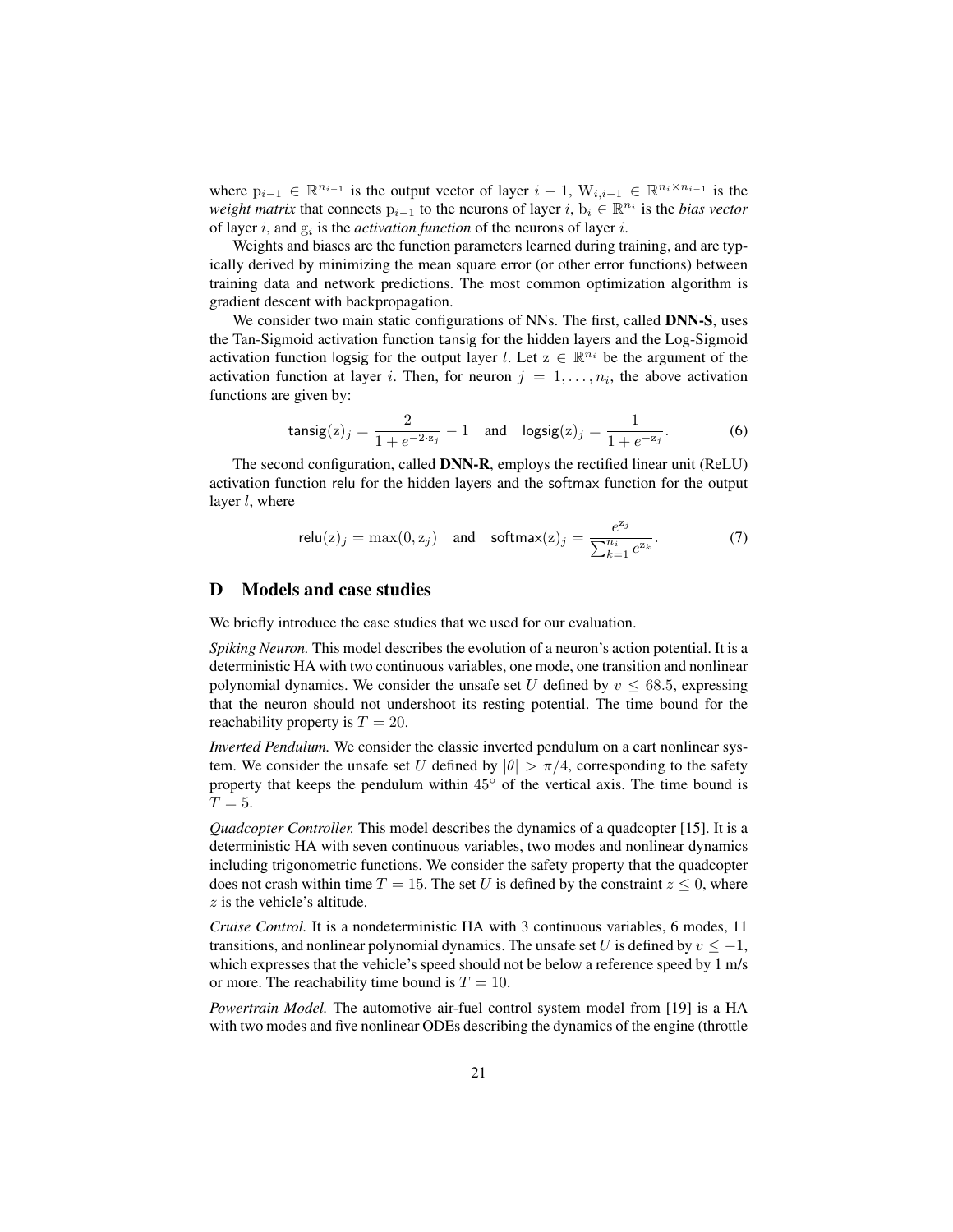air, intake manifold and air-fuel path), coupled with a continuous-time PI controller.  $U$ is defined by  $|(\lambda - \lambda)/\lambda| > 0.5$ , where  $\lambda$  is a variable describing the air-fuel ratio and  $\bar{\lambda}$  is the target  $\lambda$  value. The time bound is  $T = 1$ . Since the system is already well described in [19], we do not provide the details here.

*Helicopter Controller.* We augment the 28-variable helicopter controller available on SpaceEx website<sup>5</sup> with a variable  $z$  denoting the helicopter's altitude. The dynamics of z is given by  $\dot{z} = v_z$ , where  $v_z$  is the vertical velocity and represented by variable  $x_8$ . The unsafe set U is defined by  $z \leq 0$ . The time bound is  $T = 5$ . Since this model is large and publicly available on SpaceEx website, we do not provide the details here.

#### D.1 Spiking Neuron

We consider the spiking neuron model on the Flow\* website<sup>6</sup>. It is a hybrid system with one mode and one jump. The dynamics is defined by the ODE

$$
\begin{cases} \dot{v} &= 0.04v^2 + 5v + 140 - u + I \\ \dot{u} &= a \cdot (b \cdot v - u) \end{cases}
$$
 (8)

The jump condition is  $v \ge 30$ , and the associated reset is  $v' \coloneqq c \wedge u' \coloneqq u + d$ , where, for any variable  $x, x'$  denotes the value of  $x$  after the reset.

The parameters are  $a = 0.02$ ,  $b = 0.2$ ,  $c = -65$ ,  $d = 8$ , and  $I = 40$  as reported on the Flow\* website. We consider the unsafe state set  $U = \{(v, u) | v \le 68.5\}.$ This corresponds to a safety property that can be understood as the neuron does not undershoot its resting-potential region of  $[-68.5, -60]$ . The domain for sampling is  $68.5 < v \leq 30 \land 0 \leq u \leq 25$ . The time bound for the reachability property was set to  $T = 20.$ 

#### D.2 Inverted Pendulum

We consider the control system for an inverted pendulum on a cart. This is a classic, widely used example of a non-linear system. As shown in Fig. 6, the control input  $F$  is a force applied to the cart with the goal of keeping the pendulum in upright position, i.e.,  $\theta = 0$ . The dynamics is given by

$$
J \cdot \ddot{\theta} = m \cdot l \cdot g \cdot \sin(\theta) - m \cdot l \cos(\theta) \cdot F \tag{9}
$$

where  $J$  is the moment of inertia,  $m$  is the mass of the pendulum,  $l$  is the length of the rod, and  $g$  is the gravitational acceleration.

We set  $J = 1$ ,  $m = 1/g$ ,  $l = 1$ , and let  $u = F/g$ . Eq. 9 becomes

$$
\begin{cases}\n\dot{\theta} = \omega \\
\dot{\omega} = \sin(\theta) - \cos(\theta) \cdot u\n\end{cases}
$$
\n(10)

<sup>5</sup> http://spaceex.imag.fr/

<sup>6</sup> https://flowstar.org/examples/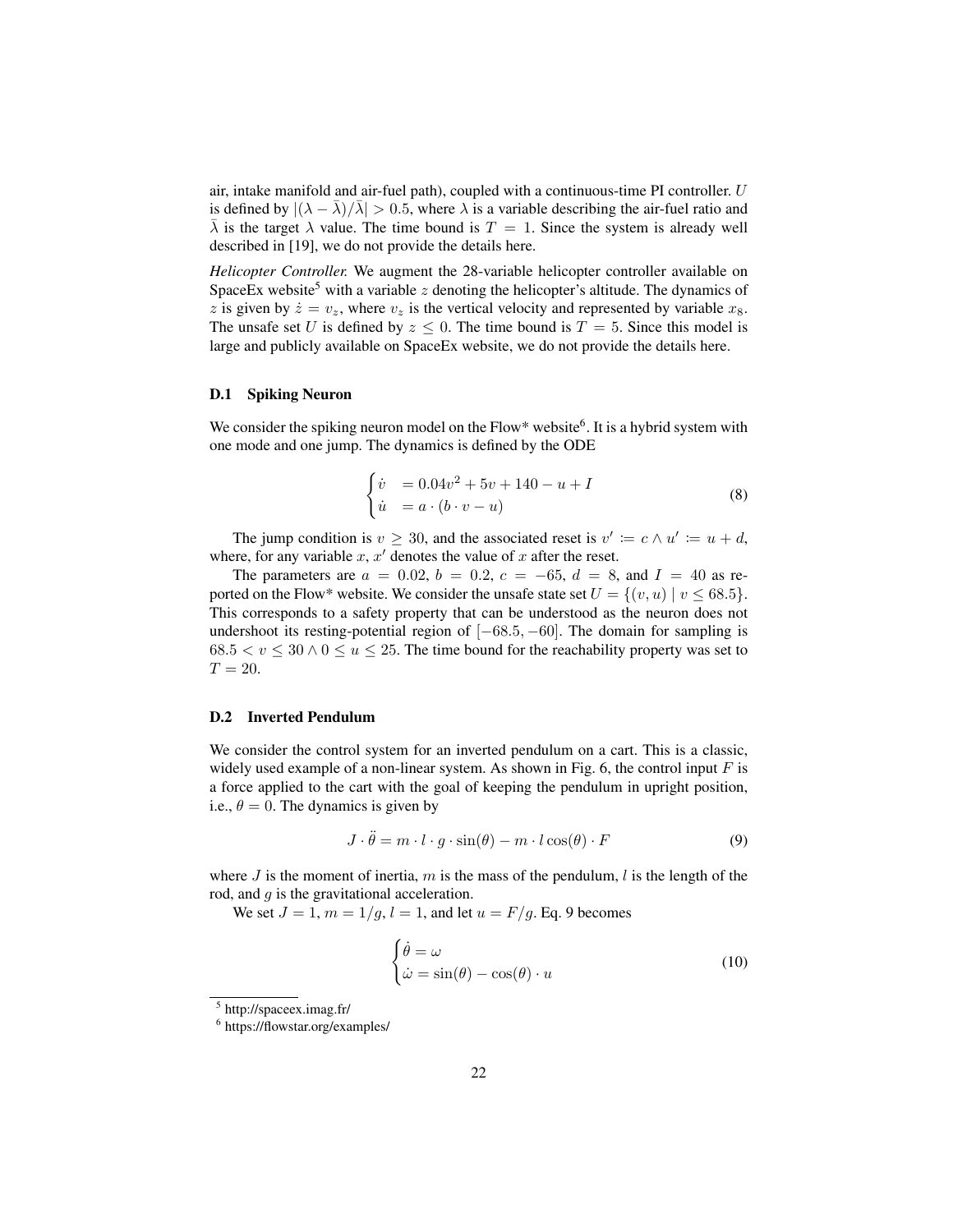

Fig. 6: Schematic of the inverted pendulum on a cart. Source: Wikipedia.

We consider the control law of Eq. 11. Fig. 7 shows an evolution of  $\theta$  under this control law. We consider the unsafe state set  $U = \{(\theta, \omega) | \theta < -\pi/4 \vee \theta > \pi/4\}.$ This unsafe region corresponds to the safety property that keeps the pendulum within 45° of the vertical axis. The domain for sampling is  $\theta \in [-\pi/4, \pi/4] \wedge \omega \in [-1.5, 1.5]$ . We used time bound  $T = 5$ .

$$
u = \begin{cases} \frac{2 \cdot \omega + \theta + \sin(\theta)}{\cos(\theta)}, & E \in [-1, 1], |\omega| + |\theta| \le 1.85\\ 0, & E \in [-1, 1], |\omega| + |\theta| > 1.85\\ \frac{\omega}{1 + |\omega|} \cos(\theta), & E < -1\\ \frac{-\omega}{1 + |\omega|} \cos(\theta), & E > 1 \end{cases}
$$
(11)

where  $E = 0.5 \cdot \omega + (\cos(\theta) - 1)$  is the pendulum energy.



Fig. 7: An evolution of the inverted pendulum state variable  $\theta$  from initial state  $(\theta_0, \omega_0)$  =  $(0.5, 1.0).$ 

#### D.3 Quadcopter Controller

 $\iota$ 

We consider the quadcopter model of [15]. We consider the safety property that the quadcopter does not crash, i.e., the altitude  $z$  is positive. This corresponds to the unsafe state set U defined by  $z \leq 0$ . This safety property is independent of the state variables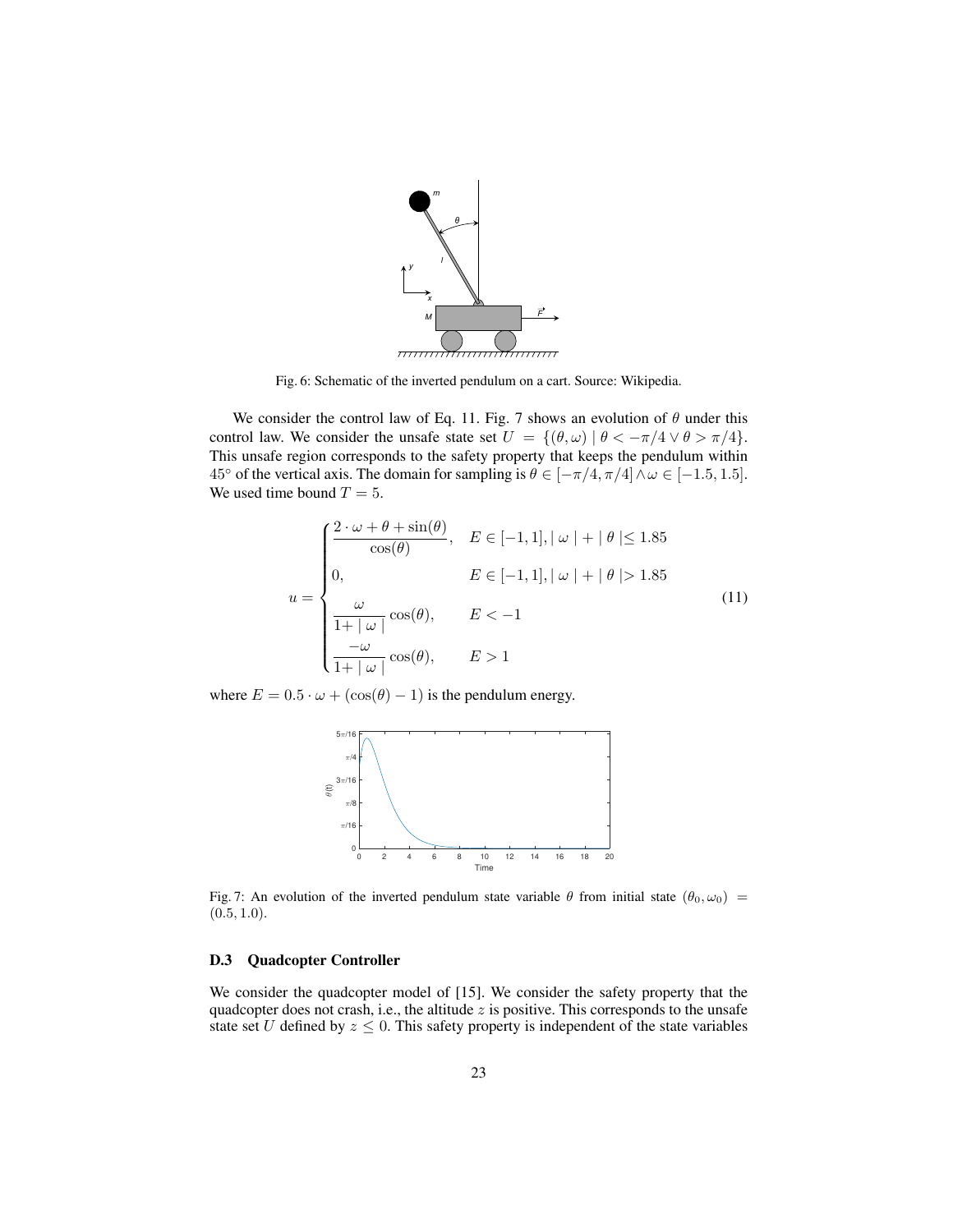x, y, and  $\psi$  (the yaw angle), so we omit them from the model. This hybrid system has two modes that share the following ODEs.

$$
\begin{cases}\n\frac{d\omega_x}{dt} = \frac{L \cdot k \cdot (\omega_1^2 - \omega_3^2) - (I_{yy} - I_{zz}) \cdot \omega_y \cdot \omega_z}{I_{xx}} \\
\frac{d\omega_y}{dt} = \frac{L \cdot k \cdot (\omega_2^2 - \omega_4^2) - (I_{zz} - I_{xx}) \cdot \omega_x \cdot \omega_z}{I_{yy}} \\
\frac{d\omega_z}{dt} = \frac{b \cdot (\omega_1^2 - \omega_2^2 + \omega_3^2 - \omega_4^2) - (I_{xx} - I_{yy}) \cdot \omega_x \cdot \omega_y}{I_{zz}} \\
\frac{d\phi}{dt} = \omega_x + \frac{\sin(\phi) \sin(\theta)}{\frac{\cos(\phi)}{\cos(\phi)} + \cos(\phi) \cos(\theta)\cos(\phi)}\omega_y \\
+ \frac{\sin(\phi)^2 \cos(\theta)}{\cos(\phi)} + \cos(\phi) \cos(\theta)^2\n\end{cases}
$$
\n
$$
\begin{cases}\n\frac{d\theta}{dt} = -\left(\frac{\sin(\phi)^2 \cos(\theta)}{\frac{\sin(\phi)^2 \cos(\theta)}{\cos(\phi)} \omega_y + \cos(\phi) \cos(\theta)\cos(\phi)^2} + \frac{1}{\cos(\phi)}\right)\omega_y \\
-\frac{\sin(\phi) \cos(\theta)}{\frac{\sin(\phi)^2 \cos(\theta)}{\cos(\phi)} + \cos(\phi) \cos(\theta)\cos(\phi)^2}\omega_z\n\end{cases}
$$
\n
$$
\begin{cases}\n\frac{d\overline{z}}{dt} = \frac{1}{\cos(\phi)} \\
\frac{d\overline{z}}{dt} = \overline{z}\n\end{cases}
$$

where the dynamics of  $z$  is given by:

$$
\text{(mode 1)}\ \frac{d\dot{z}}{dt} = \frac{g + \cos(\theta) \cdot k \cdot \left(\omega_1^2 + \omega_2^2 + \omega_3^2 + \omega_4^2\right) + k \cdot d \cdot \dot{z}}{m} \tag{13}
$$

$$
\text{(mode 2)}\ \frac{d\dot{z}}{dt} = \frac{-g - \cos(\theta) \cdot k \cdot \left(\omega_1^2 + \omega_2^2 + \omega_3^2 + \omega_4^2\right) - k \cdot d \cdot \dot{z}}{m} \tag{14}
$$

The jump from mode 1 to mode 2 happens when  $z = 500$ , updating variables to  $\omega'_1 := 0 \wedge \omega'_2 := 1 \wedge \omega'_3 := 0 \wedge \omega'_4 := 1$ . The jump from mode 2 to mode 1 occurs at  $z = 200$ , updating variables to  $\omega'_1 := 1 \wedge \omega'_2 := 0 \wedge \omega'_3 := 1 \wedge \omega'_4 := 0$ .

The parameters are  $L = 0.23$ ,  $k = 5.2$ ,  $k \cdot d = 7.5e-7$ ,  $m = 0.65$ ,  $b = 3.13e-5$ ,  $g = 9.8$ ,  $I_{xx} = 0.0075$ ,  $I_{yy} = 0.0075$ ,  $I_{zz} = 0.013$ . The domain for sampling is  $\omega_x \in [-0.05, 0.05], \omega_y \in [0, 0.1], \omega_z \in [-0.1, 0.1], \phi \in [-0.2, 0.2], \theta \in [-1, 0.4],$  $\dot{z}$  ∈ [-150, 150], and  $z$  ∈ [50, 100]. We chose time bound  $T = 15$ .

# D.4 Cruise Control

The cruise control is a nondeterministic HA with three continuous variables, six modes, eleven transitions, and nonlinear polynomial dynamics. It is shown in Fig. 8. The continuous variable  $v$  denotes the difference between the vehicle's speed and the cruise speed in  $m/s$ , x is the integral term for the proportional-integral (PI) controller in mode 5, and  $t$  is a clock.

In mode 5, the PI controller tries to stabilize  $v$  to zero, i.e., to match the vehicle's speed with the cruise speed. Mode 3 and 4 represent the first level of brakes where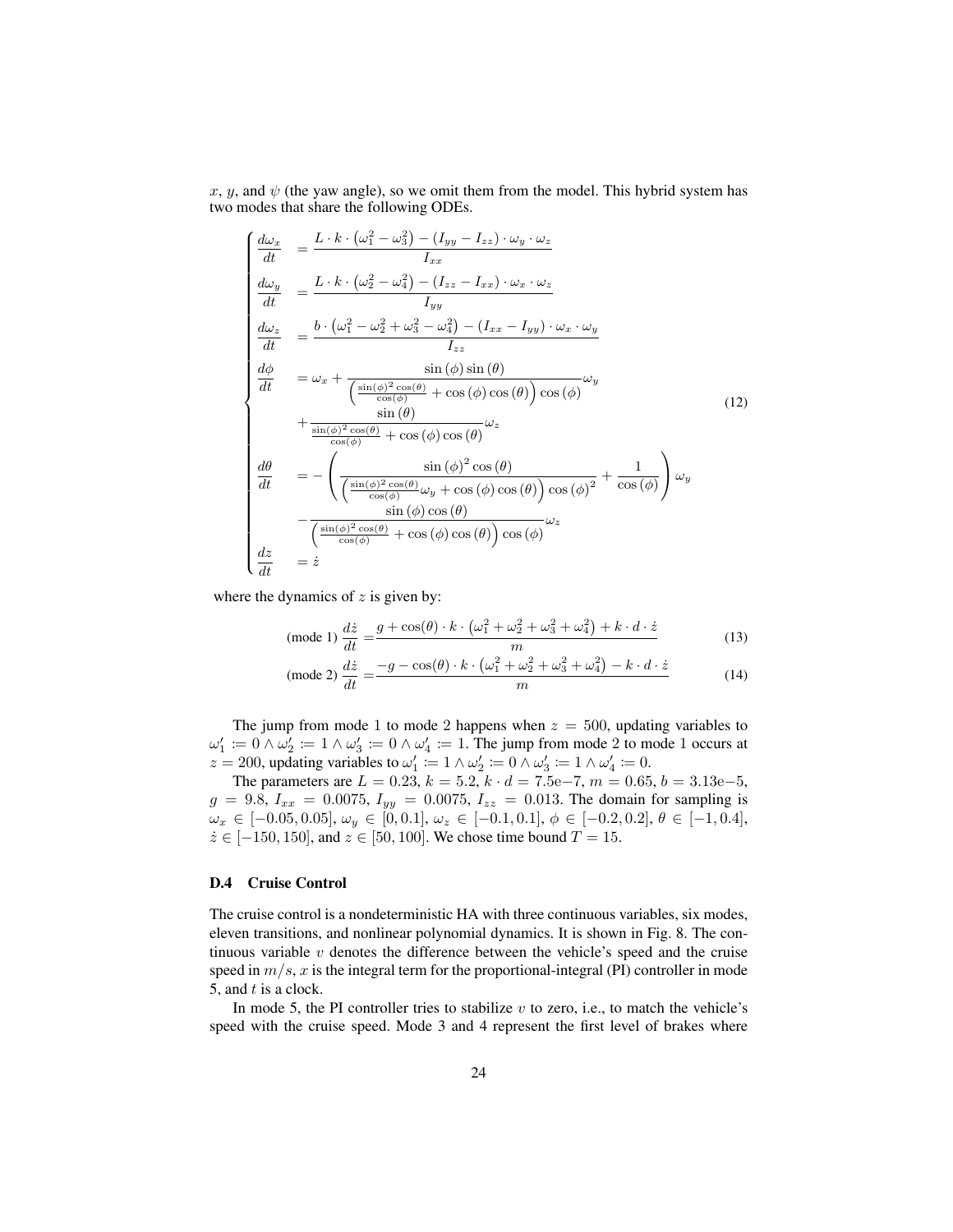deceleration increases smoothly from 1.2 to 2.5  $m/s^2$  in mode 4 and stays constant at 2.5  $m/s^2$  in mode 3. Mode 1 and 2 represent the second level of brakes and work in the same way but with higher starting and peak deceleration. Mode 6 constantly accelerates the vehicle. The guards are designed to prevent chattering or Zeno behavior.



Fig. 8: Hybrid automaton for the cruise control system. Invariants are in blue, guards are in red, and reset mappings are in green.



Fig. 9: Reverse hybrid automaton for the cruise control system. Invariants are in blue, guards are in red, and reset mappings are in green.

The unsafe set U is defined by  $v \le -1$ , which expresses that the vehicle's speed should not be below a reference speed by 1 m/s or more. The reachability time bound is  $T = 10$ .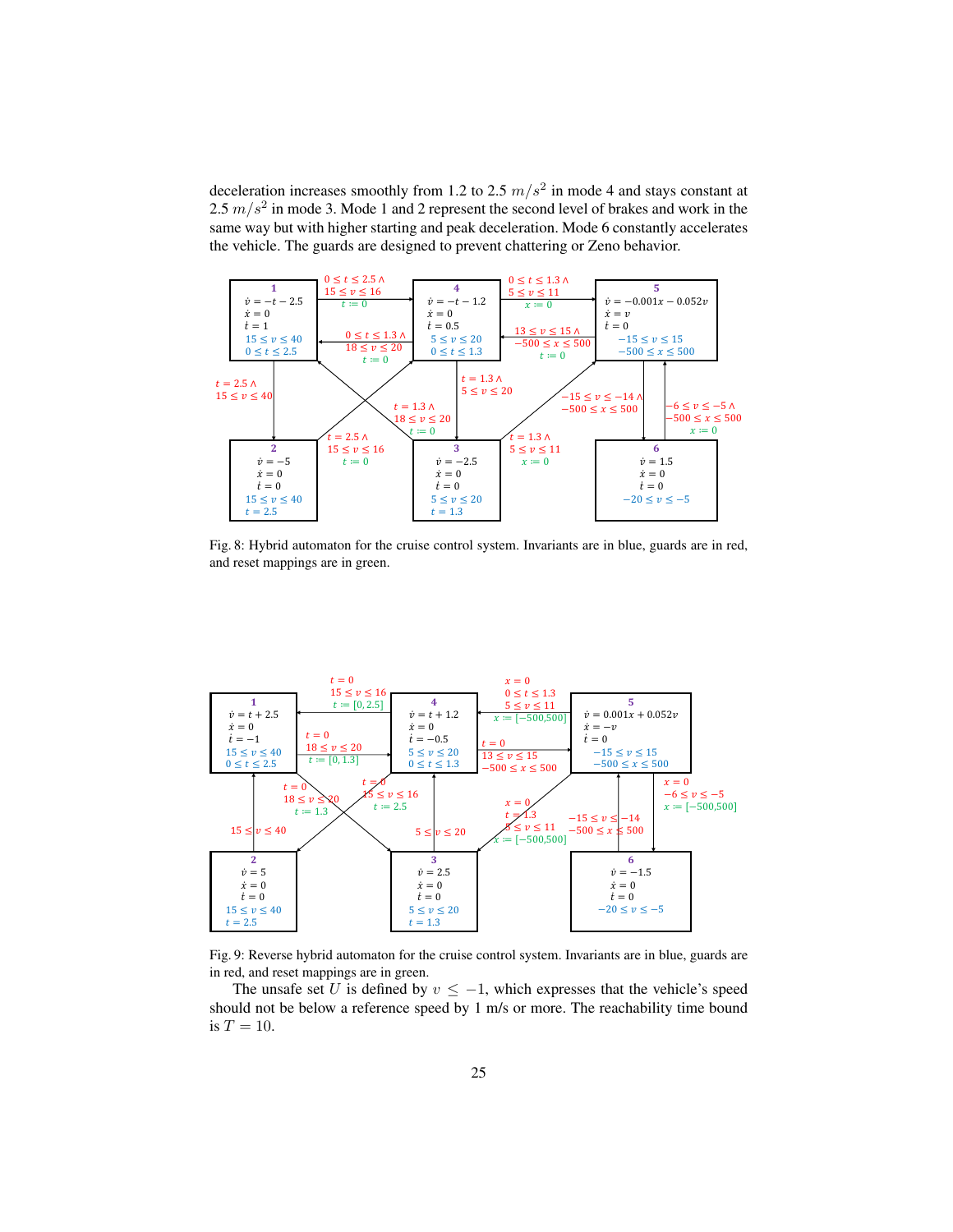# E Architecture Comparison

The performance of NNs strongly depends on the chosen architecture. For this reason we evaluated different setups by changing the number of layers and neurons per layer for our DNN-S model. Figure 10 summarizes the accuracy values obtained for each architecture.

We see that as we increase the model complexity there is a tendency to overfit the training data, especially for the quadcopter and cruise case studies. For the neuron and pendulum, we observe that while many model configurations lead to a high accuracy score, having only a single hidden layer and 5 neurons is not sufficient to learn the reachability function. In general, our default configuration of 3 layers and 10 neurons provides a reasonable architectural baseline.



Fig. 10: Heatmaps showing accuracy as a function of number of neurons (horizontal axis) and number of layers (vertical axis).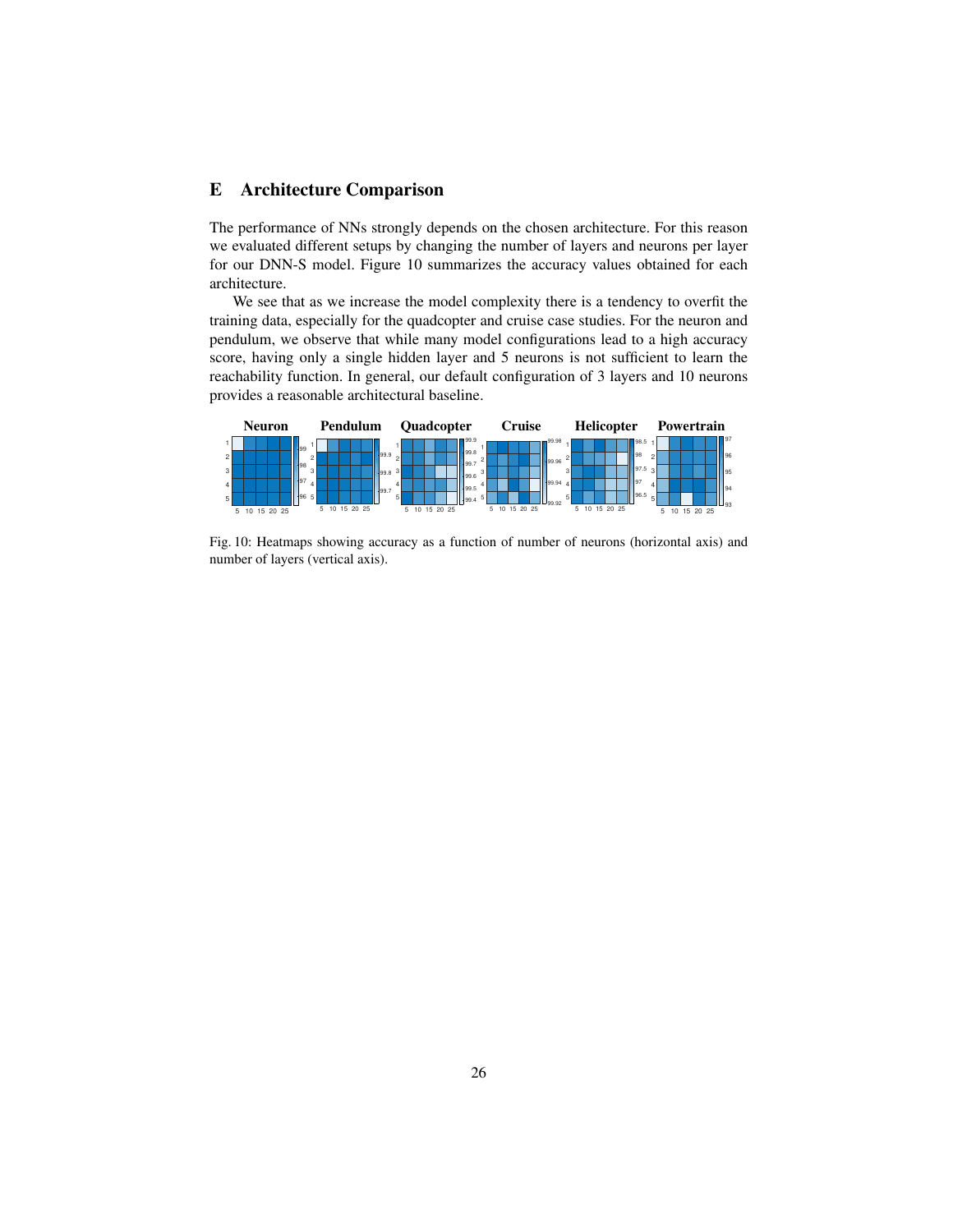| Pendulum (uniform)                                              | Pendulum (balanced)                                             |
|-----------------------------------------------------------------|-----------------------------------------------------------------|
| 丘<br>叾<br>Acc                                                   | 臣<br>叾<br>Acc                                                   |
| 0.02(0.0.1)<br>0(0, 0.06)<br>DNN-S 99.98 (99.9.100)             | 0.11(0.04, 0.23)<br>0(0, 0.06)<br>DNN-S 99.89 (99.77,99.96)     |
| 0.03(0.0.11)<br>0.04(0.0.13)<br>DNN-R 99.93 (99.82,99.98)       | 0.36(0.22, 0.55)<br>0.01(0.0.08)<br>DNN-R 99.63 (99.44,99.77)   |
| 0.19(0.09, 0.34)<br>0(0, 0.06)<br>SNN 99.81 (99.66,99.91)       | 0.79(0.58, 1.05)<br>0.01(0,0.08)<br>SNN 99.2 (98.94,99.42)      |
| 0.16(0.07, 0.3)<br>0(0, 0.06)<br>SVM 99.84 (99.7,99.93)         | 0.63(0.44, 0.87)<br>0(0,0.06)<br>SVM 99.37 (99.13,99.56)        |
| <b>BDT</b> 99.6 (99.4,99.75) 0.17 (0.08,0.31) 0.23 (0.12,0.39)  | BDT 99.46 (99.24,99.64) 0.05 (0.01,0.15) 0.49 (0.32,0.71)       |
| NBOR 99.69 (99.51,99.82) 0.14 (0.06,0.27) 0.17 (0.08,0.31)      | NBOR 99.51 (99.29,99.68) 0.04 (0.00,0.13) 0.45 (0.29,0.66)      |
| Neuron (uniform)                                                | Neuron (balanced)                                               |
| 丘<br>召<br>Acc                                                   | 丘<br>叾<br>Acc                                                   |
| $DNN-S$ 99.81 (99.66,99.91) 0.1 (0.03,0.22) 0.09 (0.03,0.2)     | DNN-S 99.83 (99.69,99.92) 0.12 (0.04,0.25) 0.05 (0.01,0.15)     |
| $DNN-R$ 99.52 (99.31,99.68) 0.29 (0.17,0.46) 0.18 (0.08,0.33)   | $DNN-R$ 99.48 (99.26,99.65) 0.24 (0.13,0.4) 0.28 (0.16,0.45)    |
| SNN 99.17 (98.9,99.39) 0.43 (0.28,0.63) 0.4 (0.25,0.6)          | SNN   98.89 (98.59,99.15) 0.69 (0.49,0.94) 0.42 (0.27,0.62)     |
| SVM 98.73 (98.41,99.01) 0.75 (0.54,1.01) 0.52 (0.35,0.74)       | SVM 98.63 (98.3,98.92) 0.78 (0.57,1.04) 0.59 (0.41,0.82)        |
| <b>BDT</b> 99.3 (99.05,99.5) 0.37 (0.23,0.56) 0.33 (0.2,0.51)   | <b>BDT</b> 99.07 (98.79,99.3) 0.45 (0.29,0.66) 0.48 (0.32,0.69) |
| NBOR 97.03 (96.56,97.45) 1.75 (1.43,2.12) 1.22 (0.95,1.54)      | NBOR 96.95 (96.47,97.38) 1.62 (1.31,1.98) 1.43 (1.14,1.77)      |
| Quadcopter (uniform)                                            | Quadcopter (balanced)                                           |
| 丘<br>E<br>Acc                                                   | 丘<br>E<br>Acc                                                   |
| 0.07(0.02, 0.18)<br>DNN-S 99.83 (99.69,99.92) 0.1 (0.03,0.22)   | $DNN-S$ 99.82 (99.67,99.92) 0.04 (0,0.13) 0.14 (0.06,0.27)      |
| DNN-R   99.89 (99.77,99.96) 0.06 (0.01,0.16) 0.05 (0.01,0.15)   | $DNN-R$ 99.67 (99.49,99.8) 0.09 (0.03,0.2) 0.24 (0.13,0.4)      |
| SNN 99.85 (99.71,99.94) 0.08 (0.02,0.19) 0.07 (0.02,0.18)       | 0.5(0.33, 0.72)<br>SNN 99.49 (99.27,99.66) 0.01 (0,0.08)        |
| SVM 97.33 (96.88,97.73) 0.69 (0.49,0.94) 1.98 (1.63,2.37)       | 2.87(2.45,3.33)<br>0.2(0.1, 0.35)<br>SVM 96.93 (96.45,97.36)    |
| <b>BDT</b>  99.52 (99.31,99.68) 0.2 (0.1,0.35) 0.28 (0.16,0.45) | BDT 99.36 (99.12,99.55) 0.22 (0.11,0.38) 0.42 (0.27,0.62)       |
| NBOR 99.53 (99.32,99.69) 0.25 (0.14,0.41) 0.22 (0.11,0.38)      | NBOR 99.11 (98.83,99.34) 0.56 (0.38,0.79) 0.33 (0.2,0.51)       |
| Cruise (uniform                                                 | Cruise (balanced)                                               |
| 臣<br>E<br>Acc                                                   | 出<br>E<br>Acc                                                   |
| 0.04(0.0.13)<br>DNN-S 99.95 (99.85,99.99) 0.01 (0,0.08)         | 0.06(0.01, 0.16)<br>(0, 0.06)<br>DNN-S 99.94 (99.84,99.99)      |
| 0.02(0.0.1)<br>0(0, 0.06)<br>DNN-R 99.98 (99.9.100)             | 0.05(0.01, 0.15)<br>(0.0.06)<br>DNN-R 99.95 (99.85,99.99)       |
| 0.01(0.0.08)<br>0.15(0.06, 0.29)<br>SNN 99.84 (99.7,99.93)      | 0.4(0.25,0.6)<br>0(0,0.06)<br>SNN 99.6 (99.4,99.75)             |
| 0.02(0.0.1)<br>SVM 99.88 (99.75,99.96) 0.1 (0.03,0.22)          | 0.39(0.24, 0.59)<br>0.0, 0.06<br>SVM 99.61 (99.41,99.76)        |
| BDT 99.84 (99.7,99.93) 0.08 (0.02,0.19) 0.08 (0.02,0.19)        | 0.07(0.02, 0.18)<br>0.03(0,0.11)<br>BDT 99.9 (99.78,99.97)      |
| NBOR 99.49 (99.27,99.66) 0.33 (0.2,0.51) 0.18 (0.08,0.33)       | NBOR 99.47 (99.25,99.64) 0.11 (0.04,0.23) 0.42 (0.27,0.62)      |

Table 5: Accuracy (Acc) and FN rate of the state classifiers on the pendulum, neuron, quadcopter and cruise case studies. All results are expressed as percentages and are reported as  $a(b, c)$ , where  $a$  is the sample mean Table 5: Accuracy (Acc) and FN rate of the state classifiers on the pendulum, neuron, quadcopter and cruise case studies. All results are expressed as percentages and are reported as  $a (b, c)$ , where  $a$  is the sample mean and  $(b, c)$  is the (open) 99% confidence interval (conservative over-approximation to the closest decimal). For each measure and sampling method, the best result is highlighted in bold.